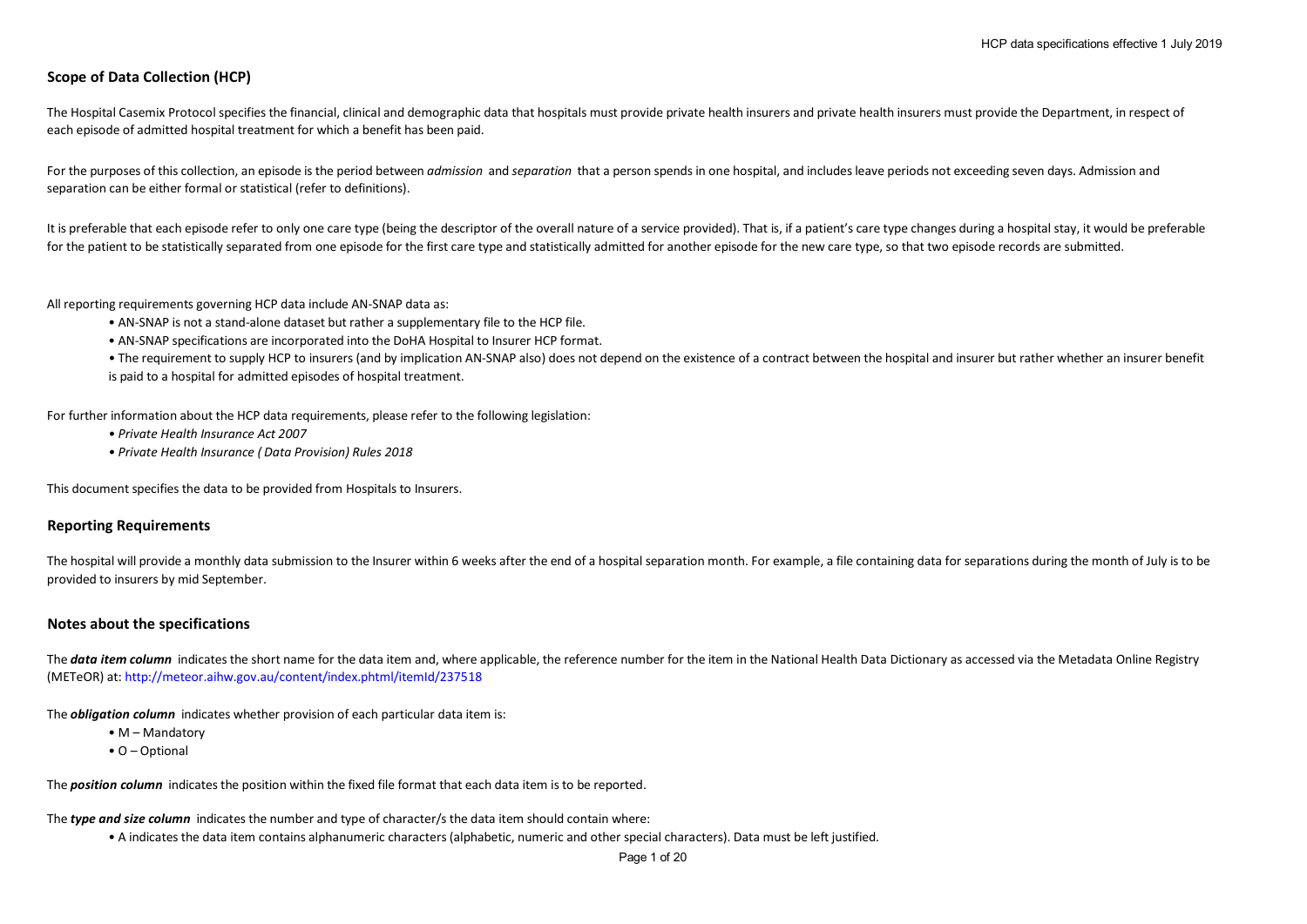• N indicates the data item contains numeric characters (numbers 0 to 9) only. Data items must be right justified and zero-prefixed to fully fill the item unless otherwise stated in the coding description. All values must be positive.

The *format column* indicates the format of the characters of the data item:

*• DDMMYYYY* indicates the data item contains date information where DD represents the day, MM represents the month and YYYY represents the century and year. For example, 5 July 2006 would be entered 05072006

*• hhmm* indicates the data item contains time information based on a 24-hour clock, where hh represents the hour and mm represents the minutes. For example 2.35pm would be entered 1435.

- *blank filled* , in relation to a data item, means that the data item is filled with blank spaces.
- *zero filled* , in relation to a data item, means that the data item is filled with zeros.
- *zero prefix* means that leading zeros are to be inserted if necessary to ensure that the number of characters in the entry matches the data item size specified for the item.
- *Charges & Benefits* supply in dollars and cents (omit decimal point) with leading zeros to fully fill item. Negative amounts are permitted for reversals. An entry of 000000000 means that no benefit/charge was recorded.

See the coding description column for any other special formatting requirements.

The *repetition column* indicates the number of times the data item is repeated within the data file.

The **coding description column** provides the definition for the data item, valid values and any additional information to clarify what data should be reported and how. If a METeOR data item exists, refer to the National Health Data Dictionary for definition and collection methods.

The **edit rules column** outlines the edit checks to be used to validate the data. These are split into critical errors where data will be rejected and warnings where data will be identified.

The *error codes column* indicates the error code attributed to each of the edit checks.

### **Definitions/acronyms**

*ACHI* means the Australian Classification of Health Interventions.

*ADA* means the Australian Dental Association.

AN-SNAP means the Australian National Sub-Acute and Non-Acute Patient Classification System.

*CCU* means the coronary care unit of a hospital.

contracted doctor means a doctor who has entered into an agreement with a private health insurer where the doctor agrees to accept payment by the insurer in relation to treatment provided to the insured person.

*contracted hospital* means a hospital which has entered into an agreement with a private health insurer to accept payment in relation to an episode of hospital treatment for an insured person under a complying health product.

*AR-DRG* means the Australian Refined Diagnosis Related Group.

*episode* means the period of admitted patient care between a formal or statistical **admission** and a formal or statistical **separation**, characterised by only one care type.

*FIM* means functional independence measure and is the outcome measure used for **overnight-stay rehabilitation patients**.

*formal admission* , in relation to a person, means the administrative process used by a hospital to record the commencement of accommodation, care or treatment of the person. *formal separation*, in relation to a person, means the administrative process used by a hospital to record the cessation of accommodation, care or treatment of the person. **HDU** means the high dependency unit of a hospital.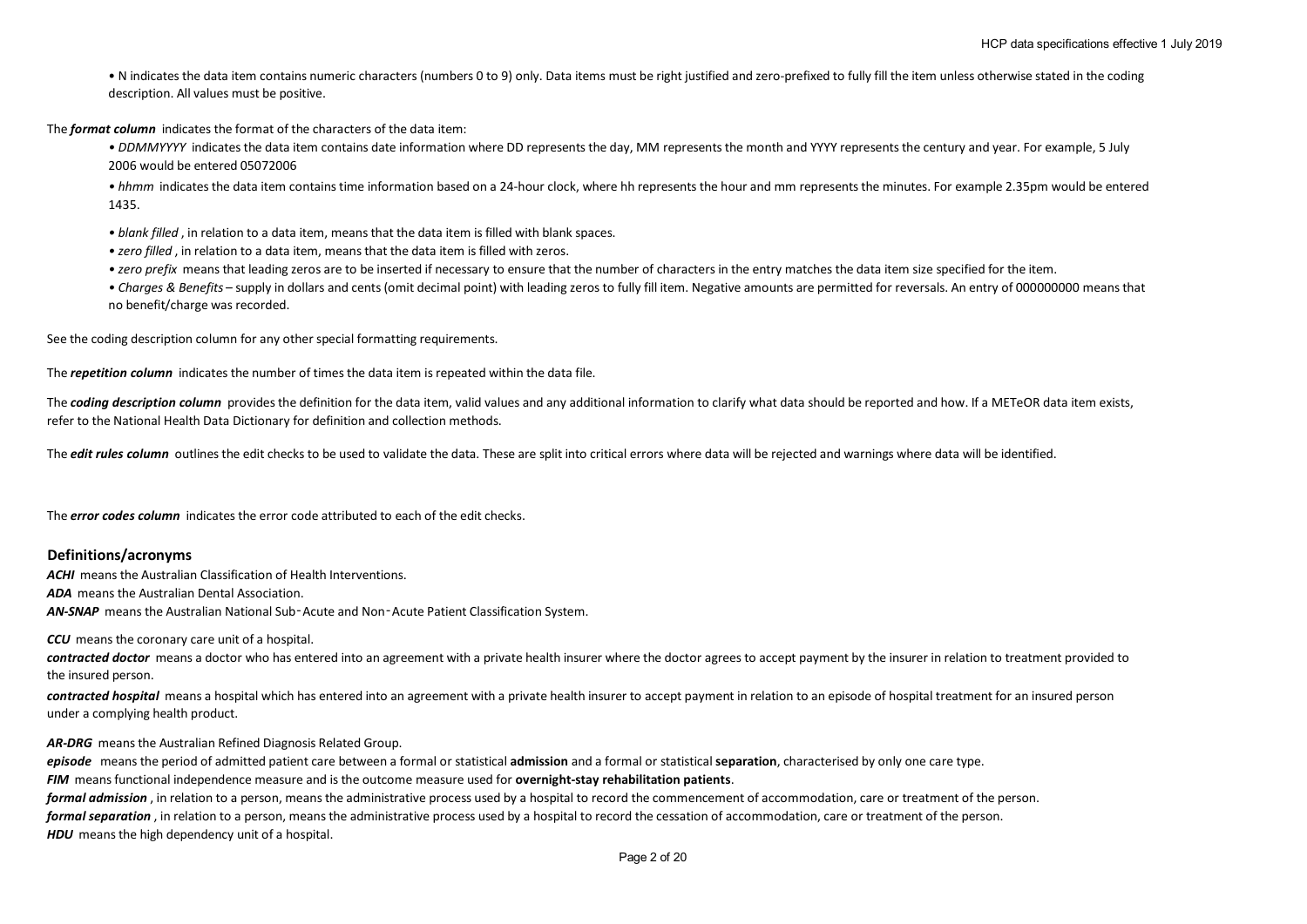*Hospital* means a facility for which there is in force a Ministerial declaration that the facility is hospital under subsection 121-5(6) of the *Private Health Insurance Act 2007* . *Hospital treatment* is treatment (including the provision of goods and services) provided to a person with the intention to manage a disease, injury or condition, either at a hospital or with direct involvement of the hospital, by either a person who is authorised by a hospital to provide the treatment or under the management or control of such a person (subsection 121-5, *Private Health Insurance Act 2007* ).

Exclusions to hospital treatment (eg treatment provided in an emergency department of a hospital) are specified in the Private Health Insurance (Health Insurance Business) Rules 2010, Part 3, Rule 8.

Inclusions to hospital treatment (eg some Chronic Disease Management Programs not involving prevention) are specified in the Private Health Insurance (Health Insurance Business) Rules 2010, Part 3.

Hospital-in-the-home means the provision of care to hospital admitted patients in their place of residence as a substitute for hospital accommodation. Place of residence may be permanent or temporary (METeOR glossary item ID: 327308) .

*Hospital-in-the-home care days* means the total number of days between HiTH commencement date and HiTH completion date. *ICD-10-AM* means 'The International Statistical Classification of Diseases and Related Health Problems, 10th revision, Australian Modification

*ICU* means the intensive care unit of a hospital.

*insurer* means a private health insurer.

*MBS* means the Medicare Benefits Schedule, comprising:

- (a) the *Health Insurance (Diagnostic Imaging Services Table) Regulations 2018* ; and
- (b) the *Health Insurance (General Medical Services Table) Regulations 2018* ; and
- (c) the *Health Insurance (Pathology Services Table) Regulations 2018* ;
- as in force from time to time, or any Regulations made in substitution for those Regulations.

*METeOR* (metadata online registry) for national data standards.

*miscellaneous service code* means any miscellaneous hospital-specific or insurer-specific non-MBS billing code.

*NHDD* means the (most current version of the) 'National Health Data Dictionary'.

*NICU* means the neonatal intensive care unit of a hospital.

*overnight*‑*stay patient* means a person who is admitted to and separates from a hospital on different dates.

*PHIAC means* Private Health Insurance Administration Council

*PICU* means the paediatric intensive care unit of a hospital.

procedure means clinical intervention that is surgical in nature, carries a procedural risk, carries an anaesthetic risk, requires specialised training, and/or requires special facilities or equipment only available in an acute care setting

*same-day patient* means a person who is admitted to and separates from a hospital on the same date.

**SCN** means the special care nursery of a hospital.

*special character* means a character that has a visual representation but is not an alphanumeric character, ideogram or blank space.

statistical admission, in relation to a person, means the administrative process used by a hospital to record the commencement of a new episode of care that provides the person with a new care type during a single hospital stay.

statistical separation, in relation to a person, means the administrative process used by a hospital to record the cessation of an episode of care of the person during a single hospital stay.

**Guide for Use**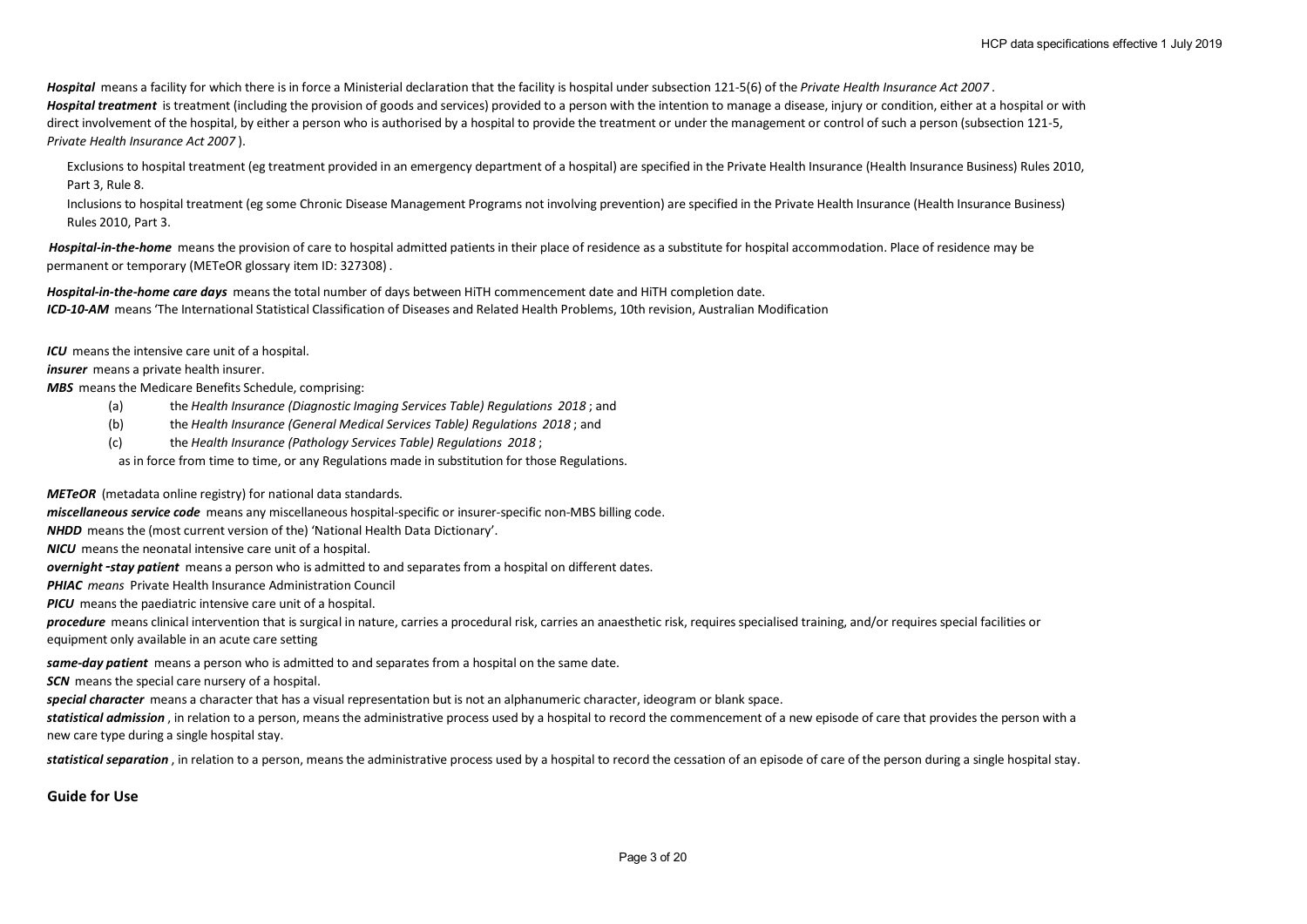Accommodation charges/benefits - refer to private, shared or high dependency accommodation for any Accommodation Type (i.e. advanced surgical, surgical, medical, rehabilitation, obstetrics, and psychiatry). All hospital episodes must have a charge/benefit component relating to accommodation, unless it was bundled, or the hospital billed a procedure-only fee. Therefore, cases such as chemotherapy should either have a charge/benefit component in "bundled" or "accommodation" or "theatre". They should not be reported as "other".

AN-SNAP Collection - the AN-SNAP collection is a separate data collection to the episode record for rehabilitation, which provides specific information regarding the functional gains of patients undergoing rehabilitation, as well as the AN-SNAP class for overnight admitted patients. It is expected that one AN-SNAP record be reported for each overnight admitted rehabilitation program, and one AN-SNAP record be reported for an entire episode of care consisting of multiple same day visits. The AN-SNAP record should be linked to the episode with the same separation date.

AN-SNAP Class - The AN-SNAP class allocated to each overnight admitted patient is in part determined by their FIM admission score. Given the FIM is not collected for same-day patients it is impossible to allocate same-day patients an AN-SNAP class.

*Bundled charges/benefits* - refer to an aggregate of 2 or more charges billed by the hospital/paid by the insurer, such as case payments by DRG or MBS.

*CCU charges, benefits, days and hours* - exclude ICU, SCN, NICU, PICU and HDU in calculations.

*Functional Independence Measure -* The FIM score is used to measure functional improvement and is comprised of 18 items (13 motor items and 5 cognition items) with a maximum score of seven and a minimum score of one. Total scores can range from 18 to 126. Admission scores must be collected within 72 hours after the admission. Discharge scores must be collected within 72 hours of discharge, unless the patient died during the episode. Guide for collecting the AROC inpatient data set should be followed for scoring the FIM. This applies to AN-SNAP admission and discharge FIM scores for overnight-stay patients. The FIM is not collected for same-day patients.

*Hospital-in-the-home (HITH) -* Episodes which include HITH services should be reported in a manner consistent with claiming practice. For example,

(a) HITH services which are part of an admitted psychiatric program and are claimed as a single same day service must be reported as single same day episode. This includes psychiatric patients that remain in an admitted HITH program over extended periods of time.

(b) If hospital claims are submitted to insurers at the conclusion of the admitted psychiatric HITH program, then one episode must be reported spanning the length of the program.

*ICU charges, benefits, days and hours* - include NICU and PICU; exclude SCN, CCU or HDU in calculations.

#### *Infant weight neonate* **-** For live births (http://meteor.aihw.gov.au/content/pop/index.phtml/itemId/265594), birth weight

(http://meteor.aihw.gov.au/content/pop/index.phtml/itemId/265625) should preferably be measured within the first hour of life before significant postnatal weight loss has occurred. While statistical tabulations include 500 g groupings for birth weight, weights should not be recorded in those groupings. The actual weight should be recorded to the degree of accuracy to which it is measured. In perinatal collections the birth weight is to be provided for live born and stillborn babies.

*Minutes in Theatre* - from the time the patient entered the operating theatre or procedure room until the time the patient left the operating theatre or procedure room. For example, coronary angiography/angioplasty, lithotripsy and ECT must have minutes of operating theatre time reported, even though they are performed in a procedure room rather than a theatre.

Other charges/benefits - refer to services which cannot be categorised as accommodation, theatre, labour, ICU, pharmacy, prosthesis, bundled, SCN, CCU or HITH, It excludes ex-gratia charges, television, phone calls, extra meals, FED, reversals or journal adjustments.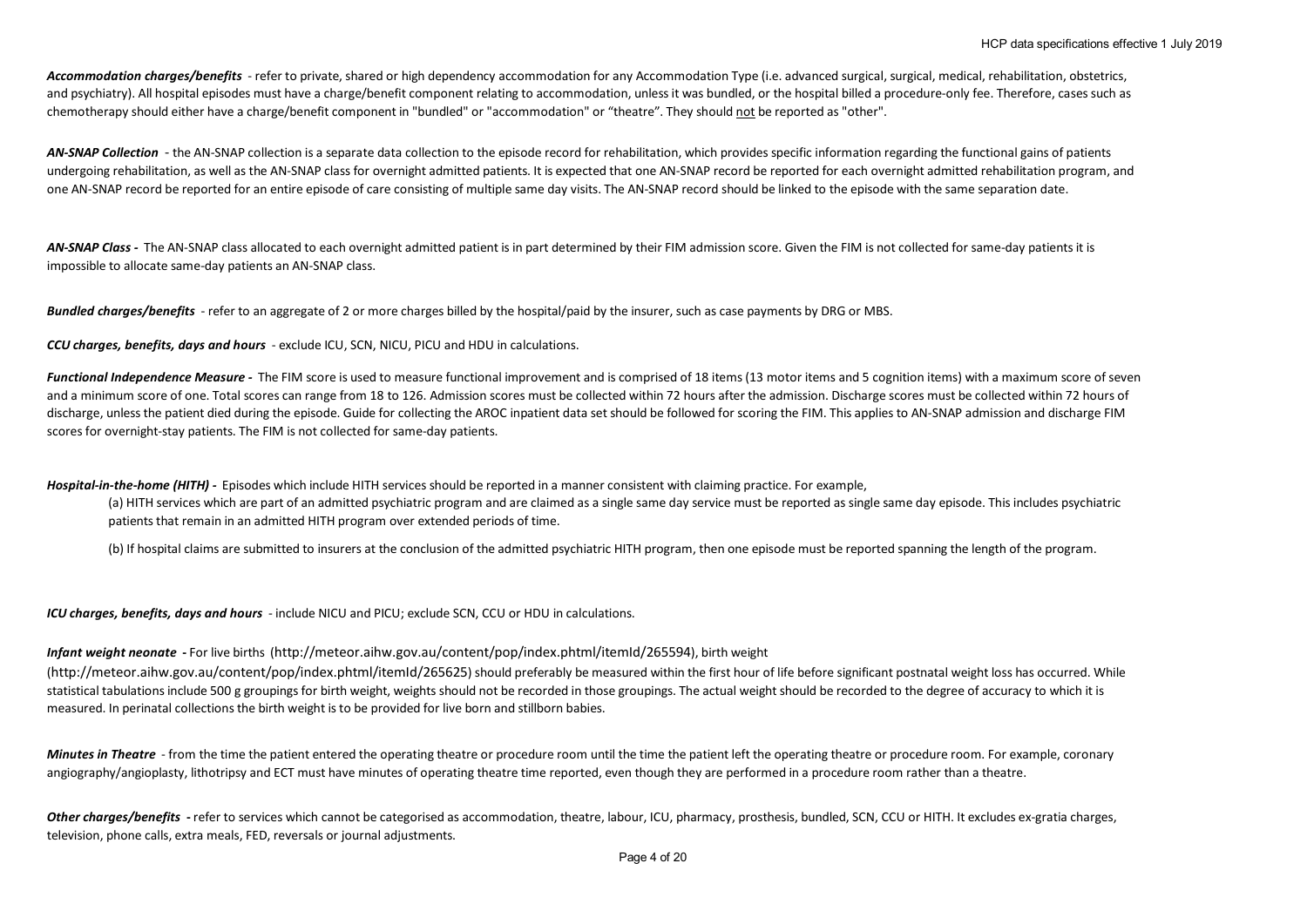Palliative care status and days - calculations to include care provided in: a palliative care unit; a designated palliative care program; or under the principal clinical management of a palliative care

**Principal MBS item** - select on the basis of: (a) the patient's first visit to a theatre or procedure room/coronary angiography suite; and (b) the MBS with the highest benefit amount. The principal MBS item relates to theatre or procedure room/angiography suite, and not to the medical item billed by the doctor. It may not necessarily correlate to the Principal Procedure Code. For example, renal dialysis, coronary angiography/ angioplasty, same-day chemotherapy, lithotripsy, ECT and sleep studies must have an MBS item number reported, even though they are procedure room rather than theatre. Where possible, any services that do not have a valid MBS item should be reported in the Miscellaneous Service Code item (item 53).

Principal Item Date - The date on which the principal MBS item is carried out. If there is no principal MBS item, then the date that the first Miscellaneous Service Code item was carried out may optionally be entered.

**Qualified days for newborns** - The number of qualified days is calculated with reference to the date of admission, date of separation and any other date(s) of change of qualification status: the date of admission is counted if the patient was qualified at the end of the day; the date of change to qualification status is counted if the patient was qualified at the end of the day; the date of separation is not counted, even if the patient was qualified on that day. The normal rules for calculations of patient days apply. To determine if newborn days are qualified days, see the METeOR definition for Newborn Qualification Status (Metadata glossary item 327254) .

*SCN charges, benefits, days and hours* - exclude NICU, ICU, CCU, PICU and HDU in calculations.

Secondary MBS item - The secondary MBS items relate to theatre, and not to the medical item billed by the doctor. It may not always correlate to the Procedure Codes (ICD-10-AM). Where possible, any services that do not have a valid MBS item should be reported in the Miscellaneous Service Code item (item 53).

*Theatre charges/benefits* - refer to a theatre/procedure room/angiography suite. This applies to theatre charges, benefits and minutes in theatre.

Re-admission within 28 days - Planned re-admission refers to planned re-admission within 28 days from this or another hospital. Note: do not include transfers from another hospital as readmissions.

#### **Data Quality**

#### *Error Codes*

 $1<sup>st</sup>$  Character – represents the type of record i.e. E (episode) and A (AN-SNAP)

2<sup>nd</sup> Character – W (represents a warning where an edit rule has been identified)– the record will be accepted and insurers notified

 $2^{nd}$  Character – E (represents an error where an edit rule has failed) – the record will be rejected and insurers notified

### **Further information**

For further information about the HCP requirements, please see the following websites: General information about the data collection

http://www.health.gov.au/internet/main/publishing.nsf/Content/health-casemix-data-collections-about-HCP

Annual reports

http://www.health.gov.au/internet/main/publishing.nsf/Content/health-casemix-data-collections-publications-HCPAnnualReports

List of Hospital provider numbers

To request a list of hospital provider numbers please email: hcp@health.gov.au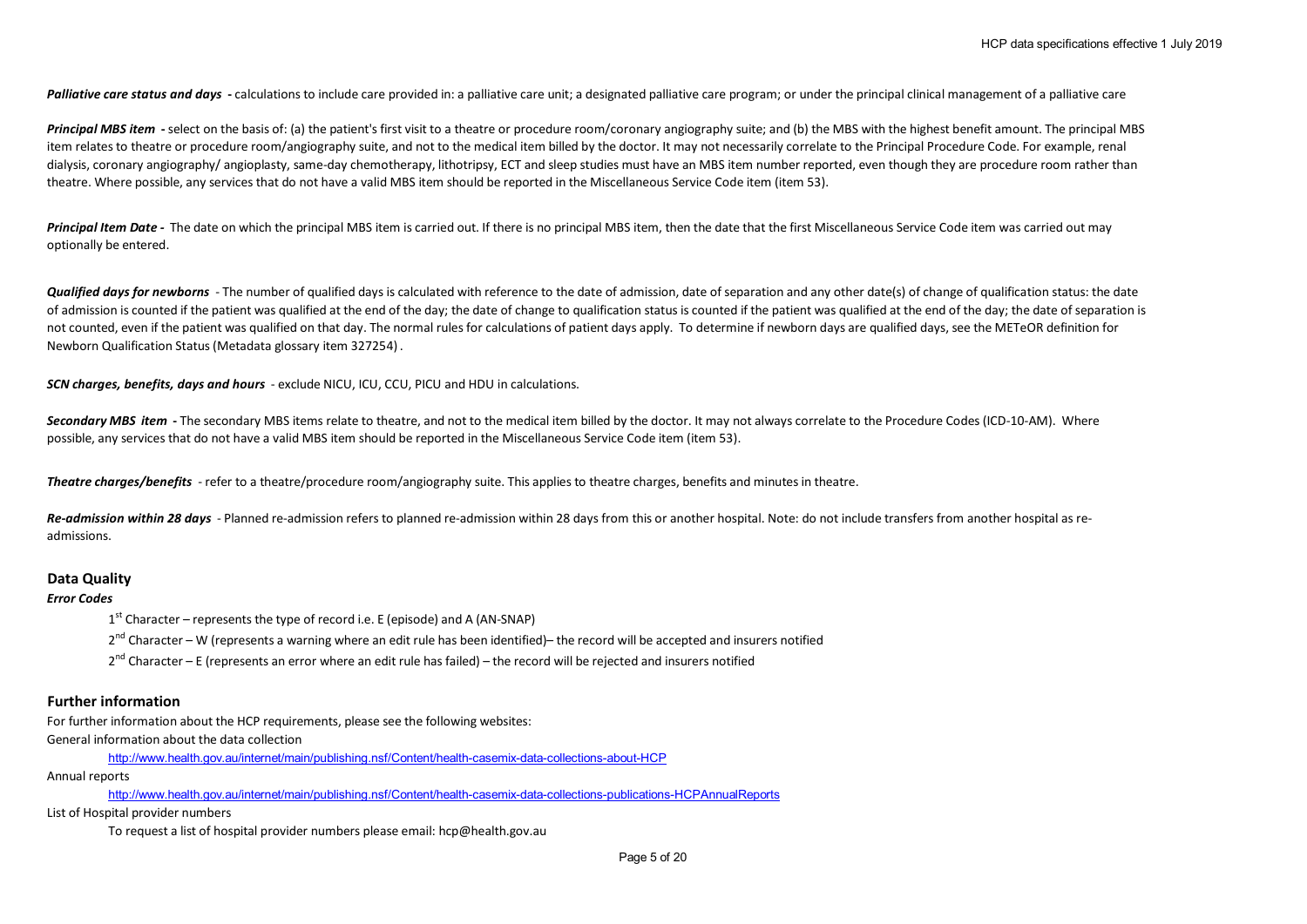Metadata and health dictionary specifications

http://meteor.aihw.gov.au/content/index.phtml/itemId/181162

For private health insurance industry information

www.apra.gov.au

Commonwealth Prosthesis list

http://www.health.gov.au/internet/main/publishing.nsf/Content/health-privatehealth-prostheseslist.htm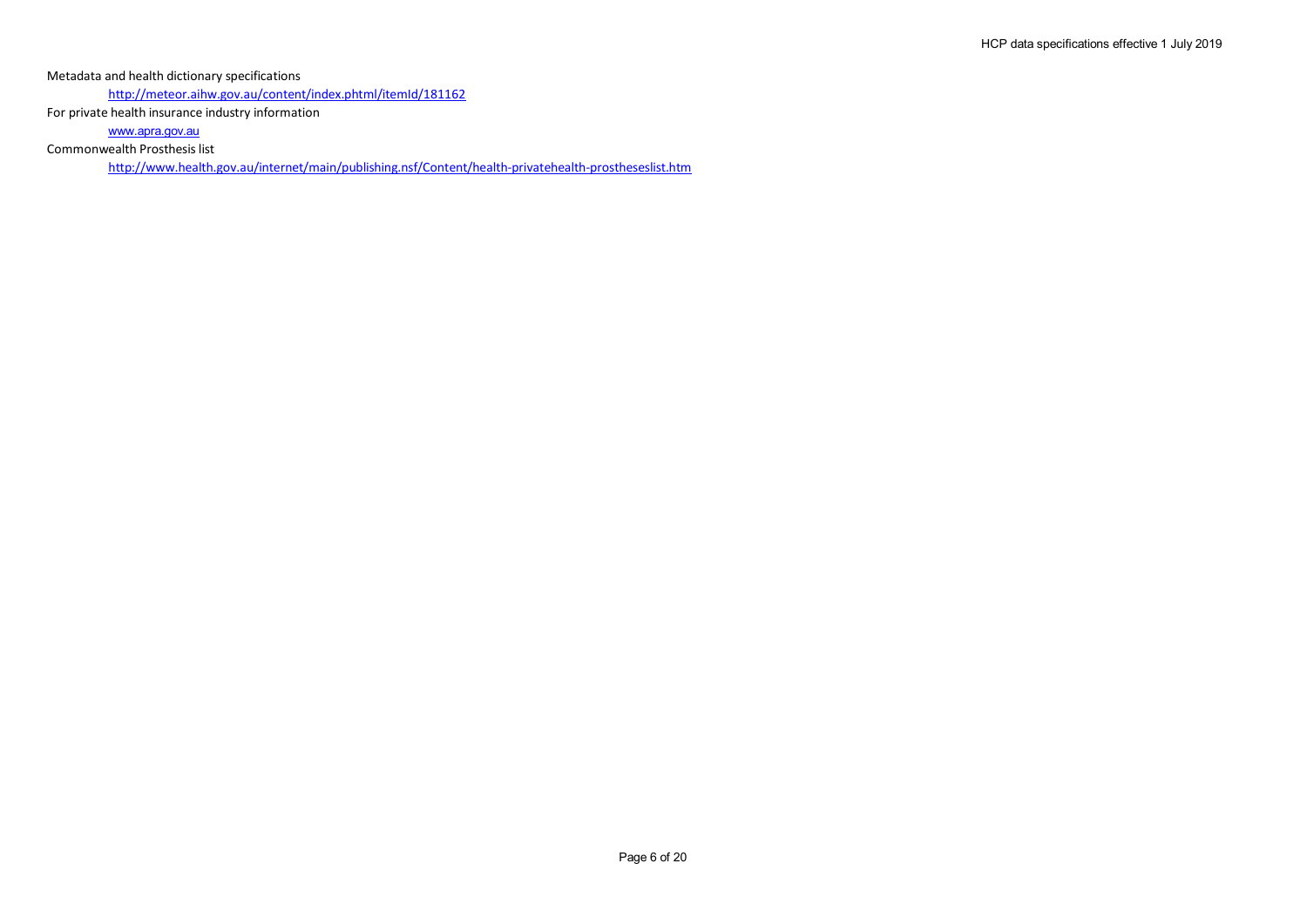|                | Item No Data Item        | Obligation |           | Position Type & Size | Format          | <b>Comments</b>                                                                                                                                                                    | <b>Edit Rules</b>                                                                                                                                                       | <b>Error Code/s</b>               |
|----------------|--------------------------|------------|-----------|----------------------|-----------------|------------------------------------------------------------------------------------------------------------------------------------------------------------------------------------|-------------------------------------------------------------------------------------------------------------------------------------------------------------------------|-----------------------------------|
|                | <b>Provider Number</b>   | M          | $1 - 8$   | A(8)                 | <b>NNNNNNNA</b> | The Commonwealth-issued hospital provider number (must be 8 characters,<br>include leading zero)                                                                                   | Reject the file if not a valid 8 character HE01<br>Commonwealth provider number                                                                                         |                                   |
| $\overline{2}$ | Insurer/Group Identifier | M          | $9 - 11$  | A(3)                 |                 | The insurer identifier selected from the list of registered private health insurers<br>or the code for the group of insurers (e.g. AHS for Australian Health Service<br>Alliance). |                                                                                                                                                                         |                                   |
|                | Disk Reference number    | M          | $12 - 19$ | A(8)                 |                 | Number identifies the file/disk ID                                                                                                                                                 |                                                                                                                                                                         |                                   |
|                | Date Prepared            | M          | $20 - 27$ | A(8)                 | <b>DDMMYYYY</b> | The date data was prepared by hospital                                                                                                                                             | Reject the file if not in format<br><b>DDMMYYYY</b>                                                                                                                     | HE04                              |
| 5              | Number of records        | M          | 28-31     | N(4)                 |                 | The number of episodes on file/disk                                                                                                                                                | Reject the file if mismatch on Episode<br>record count<br><b>Reject</b> the file if not numeric                                                                         | HE05<br><b>HE05.1</b>             |
|                | Test Flag                | M          | 32        | A(1)                 |                 | T=Test. P=Production                                                                                                                                                               |                                                                                                                                                                         |                                   |
|                | <b>Resubmitted Disk</b>  | M          | 33        | A(1)                 |                 | Indicates if the file/disk is being resubmitted Y/N                                                                                                                                |                                                                                                                                                                         |                                   |
| 8              | Period From              | M          | $34 - 41$ | A(8)                 | <b>DDMMYYYY</b> | Period starting (separation month)                                                                                                                                                 | <b>Reject</b> the file if not in format<br><b>DDMMYYYY</b><br>Reject the file if not within date period<br>applicable for month year specified in<br>physical file name | HE <sub>08</sub><br><b>HE08.1</b> |
| 9              | Period to                | M          | 42-49     | A(8)                 | <b>DDMMYYYY</b> | Period ending (separation month)                                                                                                                                                   | Reject the file if not in format<br><b>DDMMYYYY</b>                                                                                                                     | HE09                              |
| 10             | <b>HCP Version</b>       | M          | 50-53     | N(4)                 |                 | <b>HCP version 0900</b><br>HCP version 1000                                                                                                                                        |                                                                                                                                                                         |                                   |
| 11             | <b>ICD Version</b>       | M          | 54-57     | N(4)                 |                 | $ICD version 10.10 = 1010$<br>$ICD$ version $10.11 = 1011$                                                                                                                         | <b>Reject</b> if not a valid ICD version                                                                                                                                | <b>HE11</b>                       |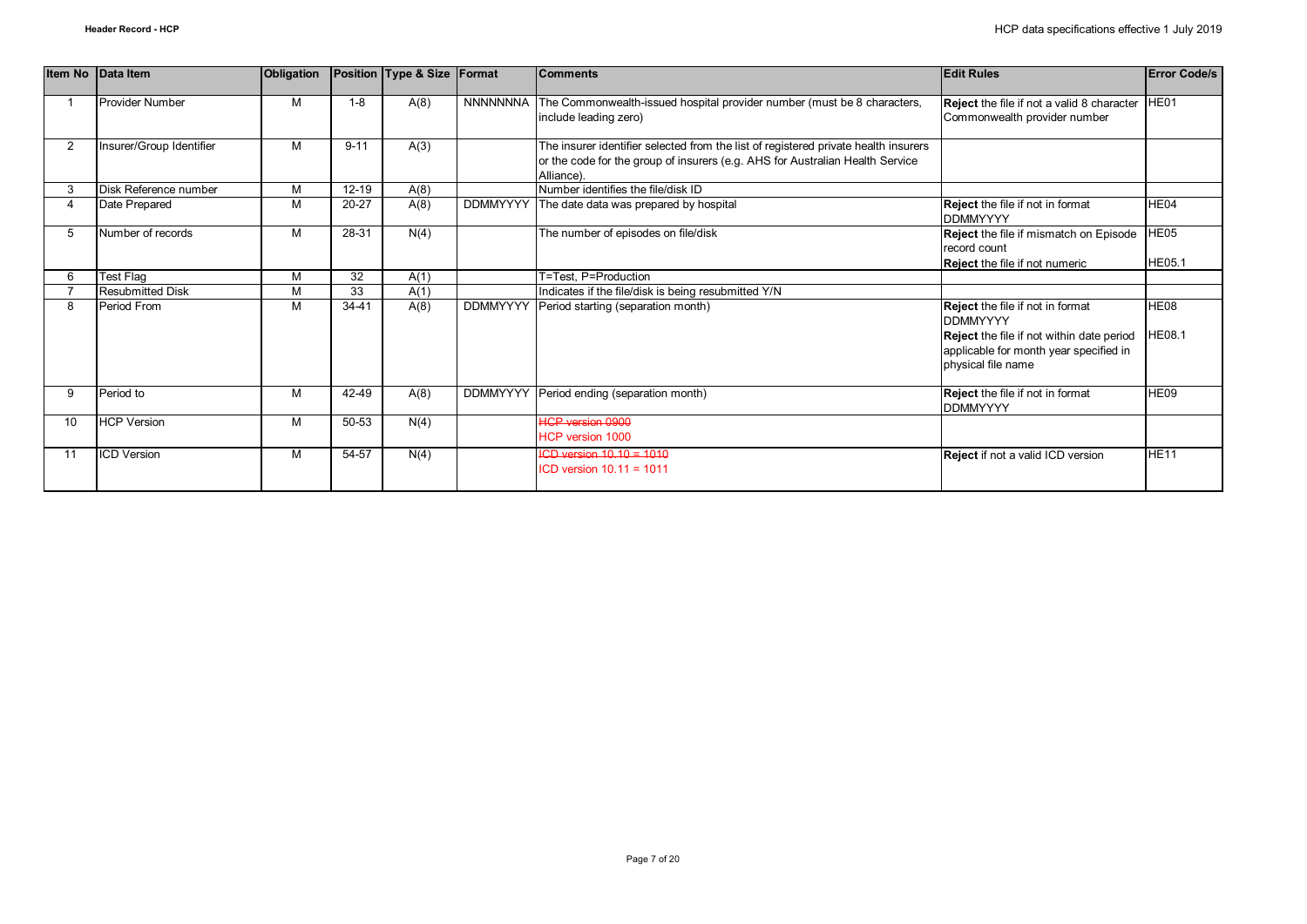|                 | No Data Item                          | <b>METeOR</b> | <b>ECLIPSE</b> | Obligation Position Position Type & |              |            |       | Format                            | <b>Repetition Coding description</b>                                                                                                                                                                                                                                                    | <b>Edit Rules</b>                                                                                                                     | Error                                      |
|-----------------|---------------------------------------|---------------|----------------|-------------------------------------|--------------|------------|-------|-----------------------------------|-----------------------------------------------------------------------------------------------------------------------------------------------------------------------------------------------------------------------------------------------------------------------------------------|---------------------------------------------------------------------------------------------------------------------------------------|--------------------------------------------|
|                 |                                       | identifier    | identifier     |                                     | <b>Start</b> | <b>End</b> | size  |                                   |                                                                                                                                                                                                                                                                                         |                                                                                                                                       | code/s                                     |
|                 | Insurer Membership<br>Identifier      |               |                | м                                   |              | 15         | A(15) | Left justify<br><b>Blank fill</b> | Insurer membership identifier.                                                                                                                                                                                                                                                          | Reject record if blank                                                                                                                | EE001                                      |
|                 | Insurer Identifier                    |               |                | М                                   | 16           | 18         | A(3)  | Left justify                      | Insurer identifier selected from the list of registered private health insurers.                                                                                                                                                                                                        | Reject record if not a valid insurer<br>code                                                                                          | EE002                                      |
| l3              | Episode Identifier                    |               |                | М                                   | 19           | 33         | A(15) | Left justify                      | Unique episode identifier for this episode of care.                                                                                                                                                                                                                                     | Reject record if blank<br>Reject record if not unique within<br>monthly file                                                          | EE003<br>EE003.1                           |
|                 | Family Name                           | 286953        |                | М                                   | 34           | 61         | A(28) | Left justify                      | That part of a name a person usually has in common with some other<br>members of his/her family, as distinguished from his/her given names, as<br>represented by text.                                                                                                                  | Reject record if blank                                                                                                                | EE004                                      |
|                 | Given Name                            | 87035         |                | М                                   | 62           | 81         | A(20) | Left justify                      | The person's identifying name within the family group or by which the person<br>is socially identified, as represented by text.                                                                                                                                                         | dentify record if blank                                                                                                               | EW005                                      |
|                 | Date of Birth                         | 87007         |                | М                                   | 82           | 89         | A(8)  | <b>DDMMYYYY</b>                   | The date of birth of the person.                                                                                                                                                                                                                                                        | Reject record if not in format<br><b>DDMMYYYY</b>                                                                                     | EE006                                      |
|                 | Postcode - Australian                 | 611398        |                | М                                   | 90           | 93         | N(4)  |                                   | The numeric descriptor for a postal delivery area, aligned with locality, suburb Reject record if not (a valid Australian<br>or place for the address of a person.<br>Codes 9999 = unknown postcode<br>and $8888$ = overseas<br>will be used instead of METeOR codes 0097, 0098, 0099.  | postcode or 9999 or 8888)                                                                                                             | <b>EE007</b>                               |
| R               | Sex                                   | 35126         |                | М                                   | 94           | 94         | N(1)  |                                   | The distinction between male, female, and others who do not have biological<br>characteristics typically associated with either the male or female sex, as<br>represented by a code.<br>$1 = Male$<br>$2$ = Female<br>$3 = Other$<br>9 = Not stated / inadequately described            | Reject record if not (1, 2, 3 or 9)                                                                                                   | EE008                                      |
|                 | <b>Admission Date</b>                 | 69967         |                | М                                   | 95           | 102        | A(8)  | <b>DDMMYYYY</b>                   | Date on which an admitted patient commences an episode of care.                                                                                                                                                                                                                         | Reject record if not in format<br>DDMMYYYY                                                                                            | EE009                                      |
| 10              | Separation Date                       | 270025        |                | М                                   | 103          | 110        | A(8)  | <b>DDMMYYYY</b>                   | Date on which an admitted patient completes an episode of care.                                                                                                                                                                                                                         | Reject file if not in format<br>DDMMYYYY, or if not ≥ admission<br>date, or if MM is not same as month<br>input in Insurer Header     | EE010                                      |
| 11              | <b>Hospital Type</b>                  |               |                | М                                   | 111          | 111        | N(1)  |                                   | The type of hospital where the episode occurred.<br>$1 =$ Public<br>$2$ = Private<br>3 = Private Day Facility<br>4 = Public Day Facility<br>$9 = Other/unknown$                                                                                                                         | <b>Reject</b> record if not (1, 2, 3, 4 or 9).<br>dentify if hospital type does not<br>match provider hospital table                  | EE011<br>EW011                             |
| 12 <sup>°</sup> | <b>ICU Days</b>                       |               |                | М                                   | 112          | 114        | N(3)  | Right justify<br>Zero prefix      | The number of days the patient spent in ICU, NICU or PICU.<br>Zero fill if not applicable.<br>refer to guide for use.                                                                                                                                                                   | Reject record if not numeric.<br>Reject record if not zero for day<br>facilities (public or private)<br>warning for public hospitals* | EE012.0<br>EW012.0*<br>EE012.1<br>EW012.1' |
| 13              | <b>ICU Hours</b>                      |               |                | O                                   | 115          | 118        | N(4)  | Right justify<br>Zero prefix      | The number of completed cumulative hours (rounded down) spent in ICU,<br>NICU or PICU. If a patient has more than one period in ICU, NICU or PICU<br>during this episode, the total duration of all such periods is reported. Zero fill if<br>not applicable<br>refer to guide for use. | f present, reject record if not numeric                                                                                               | EE013                                      |
| 14              | <b>Total Psychiatric Care</b><br>Days | 552375        |                | М                                   | 119          | 123        | N(5)  | Right justify<br>Zero prefix      | The sum of the number of days or part days of stay that the person received<br>care as an admitted patient or resident within a designated psychiatric unit,<br>minus the sum of leave days occurring during the stay within the designated<br>unit.<br>Zero fill if not applicable.    | Reject if not numeric                                                                                                                 | EE014                                      |
| 15              | Diagnosis Related Group               | 391295        |                | O                                   | 124          | 127        | A(4)  | Left justify                      | A patient classification scheme which provides a means of relating the number<br>and types of patients treated in a hospital to the resources required by the<br>hospital, as represented by a code.                                                                                    | If present, identify record if not a valid<br>DRG code for DRG version supplied<br>at item 16.                                        | EW015                                      |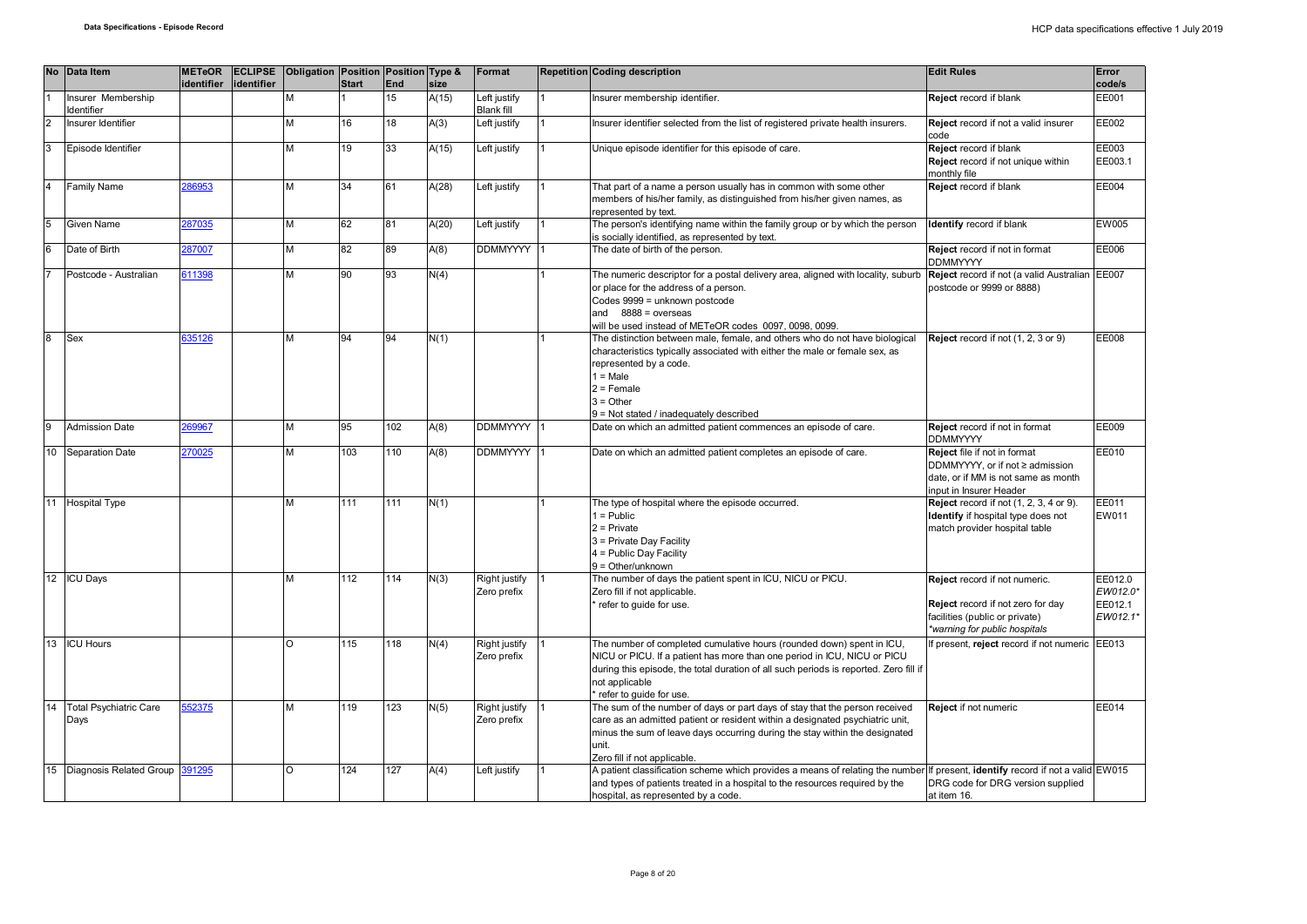|    | No Data Item                | <b>METeOR</b><br>identifier |            | <b>ECLIPSE</b> Obligation Position Position Type & | <b>Start</b> | <b>End</b> |      | Format        | <b>Repetition Coding description</b>                  |                                                                                 | <b>Edit Rules</b>                                 | Error<br>code/s |
|----|-----------------------------|-----------------------------|------------|----------------------------------------------------|--------------|------------|------|---------------|-------------------------------------------------------|---------------------------------------------------------------------------------|---------------------------------------------------|-----------------|
|    |                             |                             | identifier |                                                    |              |            | size |               |                                                       |                                                                                 |                                                   |                 |
| 16 | <b>DRG</b> Version          |                             |            |                                                    | 128          | 129        | A(2) |               | The version of the DRG classification:                |                                                                                 | f present, identify record if not a valid EW016.0 |                 |
|    |                             |                             |            |                                                    |              |            |      |               | $41$ = version 4.1                                    | $42$ = version 4.2                                                              | version.                                          |                 |
|    |                             |                             |            |                                                    |              |            |      |               | $50$ = version $5.0$                                  | $51$ = version $5.1$                                                            |                                                   |                 |
|    |                             |                             |            |                                                    |              |            |      |               | $52$ = version $5.2$                                  | $60$ = version $6.0$                                                            | Identify if blank and DRG code                    | EW016.1         |
|    |                             |                             |            |                                                    |              |            |      |               | $6x =$ version $6x$                                   | $70 = version 7.0$                                                              | provided at item 15.                              |                 |
|    |                             |                             |            |                                                    |              |            |      |               | $80$ = version $8.0$                                  | $90 =$ version $9.0$                                                            |                                                   |                 |
|    |                             |                             |            |                                                    |              |            |      |               | na = version n.a                                      | $AO = version 10.0$                                                             |                                                   |                 |
|    |                             |                             |            |                                                    |              |            |      |               |                                                       |                                                                                 |                                                   |                 |
|    |                             |                             |            |                                                    |              |            |      |               |                                                       | Must be supplied if DRG code provided at item 15.                               |                                                   |                 |
|    | 17 Admission Time           | 682942                      |            | M                                                  | 130          | 133        | N(4) | hhmm (24      |                                                       | Time at which an admitted patient commences an episode of care.                 | Reject record if blank and same-day               | <b>EE017</b>    |
|    |                             |                             |            |                                                    |              |            |      | hour clock)   | Blank fill if not applicable.                         |                                                                                 | status is 1.                                      |                 |
|    |                             |                             |            |                                                    |              |            |      |               | Mandatory for same-day patients only.                 |                                                                                 | If present, Reject record if not a valid          | EE017.1         |
|    |                             |                             |            |                                                    |              |            |      |               |                                                       |                                                                                 | time value in format HHMM (HH is in               |                 |
|    |                             |                             |            |                                                    |              |            |      |               |                                                       |                                                                                 | the range 00-23 and MM is in the                  |                 |
|    |                             |                             |            |                                                    |              |            |      |               |                                                       |                                                                                 | range 00-59)                                      |                 |
| 18 | <b>Urgency of Admission</b> | 69986                       |            | M                                                  | 134          | 134        | N(1) |               |                                                       | Whether the admission has an urgency status assigned and, if so, whether        | Reject record if not (1, 2, 3 or 9)               | EE018           |
|    |                             |                             |            |                                                    |              |            |      |               |                                                       | admission occurred on an emergency basis, as represented by a code.             |                                                   |                 |
|    |                             |                             |            |                                                    |              |            |      |               | 1 = Urgency status assigned - Emergency               |                                                                                 |                                                   |                 |
|    |                             |                             |            |                                                    |              |            |      |               | 2 = Urgency status assigned - Elective                |                                                                                 |                                                   |                 |
|    |                             |                             |            |                                                    |              |            |      |               |                                                       |                                                                                 |                                                   |                 |
|    |                             |                             |            |                                                    |              |            |      |               | 3 = Urgency status not assigned                       |                                                                                 |                                                   |                 |
|    |                             |                             |            |                                                    |              |            |      |               | 9 = Not known/not reported                            |                                                                                 |                                                   |                 |
|    |                             |                             |            |                                                    |              |            |      |               |                                                       |                                                                                 |                                                   |                 |
| 19 | Provider Number of          |                             |            | М                                                  | 135          | 142        | A(8) | NNNNNNNA      |                                                       | The Commonwealth-issued hospital provider number for the hospital from          | Reject record if not a valid 8 character EE019    |                 |
|    | Hospital from which         |                             |            |                                                    |              |            |      | (upper case)  |                                                       | which a patient has been transferred (Provider number required only when        | Commonwealth provider number and                  |                 |
|    | transferred                 |                             |            |                                                    |              |            |      |               |                                                       | HCP item number 21 is reported as: 1- Admitted patient transferred from         | Source of Referral (item 21) is 1.                |                 |
|    |                             |                             |            |                                                    |              |            |      |               | another hospital)                                     |                                                                                 | Reject record if not blank and Source             |                 |
|    |                             |                             |            |                                                    |              |            |      |               | Blank fill if no hospital transfer.                   |                                                                                 | of Referral (item 21) is not 1.                   | EE019.1         |
|    |                             |                             |            |                                                    |              |            |      |               |                                                       |                                                                                 |                                                   |                 |
|    | 20 Care Type                | <b>METeOR</b>               |            | M                                                  | 143          | 145        | N(3) | Left justify  |                                                       | The overall nature of a clinical service provided to an admitted patient during | Reject record if not                              | EE020           |
|    |                             | 270174                      |            |                                                    |              |            |      | two digit     |                                                       | an episode of care (admitted care), or the type of service provided by the      | (10, 11, 20, 21, 22, 23, 30, 31, 32, 33,          |                 |
|    |                             | but with                    |            |                                                    |              |            |      | codes and     |                                                       | hospital for boarders or posthumous organ procurement (other care), as          | 40, 50, 60, 70, 80, 90 or 100)                    |                 |
|    |                             | additional                  |            |                                                    |              |            |      | follow with a | represented by a code.                                |                                                                                 |                                                   |                 |
|    |                             | code                        |            |                                                    |              |            |      | blank space)  | 10 = Acute Care                                       |                                                                                 |                                                   |                 |
|    |                             | $11 =$                      |            |                                                    |              |            |      |               | 11 = Mental Health Care                               |                                                                                 |                                                   |                 |
|    |                             | <b>Mental</b>               |            |                                                    |              |            |      |               | 20 = Rehabilitation Care                              |                                                                                 |                                                   |                 |
|    |                             | Health                      |            |                                                    |              |            |      |               |                                                       | 21 = Rehabilitation Care delivered in a designated unit                         |                                                   |                 |
|    |                             | Care                        |            |                                                    |              |            |      |               |                                                       | 22 = Rehabilitation Care according to a designated program                      |                                                   |                 |
|    |                             | From                        |            |                                                    |              |            |      |               |                                                       | 23 = Rehabilitation Care is the principal clinical intent                       |                                                   |                 |
|    |                             | <b>METeOR</b>               |            |                                                    |              |            |      |               | 30 = Palliative Care                                  |                                                                                 |                                                   |                 |
|    |                             | 584408)                     |            |                                                    |              |            |      |               | 31 = Palliative Care delivered in a designated unit   |                                                                                 |                                                   |                 |
|    |                             |                             |            |                                                    |              |            |      |               |                                                       |                                                                                 |                                                   |                 |
|    |                             |                             |            |                                                    |              |            |      |               |                                                       | 32 = Palliative Care according to a designated program                          |                                                   |                 |
|    |                             |                             |            |                                                    |              |            |      |               | 33 = Palliative Care is the principal clinical intent |                                                                                 |                                                   |                 |
|    |                             |                             |            |                                                    |              |            |      |               | 40 = Geriatric evaluation and management              |                                                                                 |                                                   |                 |
|    |                             |                             |            |                                                    |              |            |      |               | 50 = Psychogeriatric Care                             |                                                                                 |                                                   |                 |
|    |                             |                             |            |                                                    |              |            |      |               | 60 = Nursing Home Type                                |                                                                                 |                                                   |                 |
|    |                             |                             |            |                                                    |              |            |      |               | 70 = Newborn Care                                     |                                                                                 |                                                   |                 |
|    |                             |                             |            |                                                    |              |            |      |               | 80 = Other admitted patient care                      |                                                                                 |                                                   |                 |
|    |                             |                             |            |                                                    |              |            |      |               | 90 = Organ procurement - posthumous                   |                                                                                 |                                                   |                 |
|    |                             |                             |            |                                                    |              |            |      |               | 100 = Hospital boarder                                |                                                                                 |                                                   |                 |
|    |                             |                             |            |                                                    |              |            |      |               |                                                       |                                                                                 |                                                   |                 |
|    |                             |                             |            |                                                    |              |            |      |               |                                                       |                                                                                 |                                                   |                 |
| 21 | Source of Referral          |                             |            | M                                                  | 146          | 146        | N(1) |               | The facility from which the patient was referred:     |                                                                                 | <b>Reject</b> record if not (0, 1, 2, 4, 5, 6, 7, | EE021           |
|    |                             |                             |            |                                                    |              |            |      |               | $0 = Born$ in hospital                                |                                                                                 | 8 or 9)                                           |                 |
|    |                             |                             |            |                                                    |              |            |      |               |                                                       | 1 = Admitted patient transferred from another hospital                          |                                                   |                 |
|    |                             |                             |            |                                                    |              |            |      |               | 2 = Statistical admission - care type change          |                                                                                 |                                                   |                 |
|    |                             |                             |            |                                                    |              |            |      |               | 4 = From Accident/Emergency                           |                                                                                 |                                                   |                 |
|    |                             |                             |            |                                                    |              |            |      |               | 5 = From Community Health service                     |                                                                                 |                                                   |                 |
|    |                             |                             |            |                                                    |              |            |      |               | 6 = From Outpatients department                       |                                                                                 |                                                   |                 |
|    |                             |                             |            |                                                    |              |            |      |               | 7 = From Nursing Home                                 |                                                                                 |                                                   |                 |
|    |                             |                             |            |                                                    |              |            |      |               | 8 = By outside Medical Practitioner                   |                                                                                 |                                                   |                 |
|    |                             |                             |            |                                                    |              |            |      |               | $9 = Other$                                           |                                                                                 |                                                   |                 |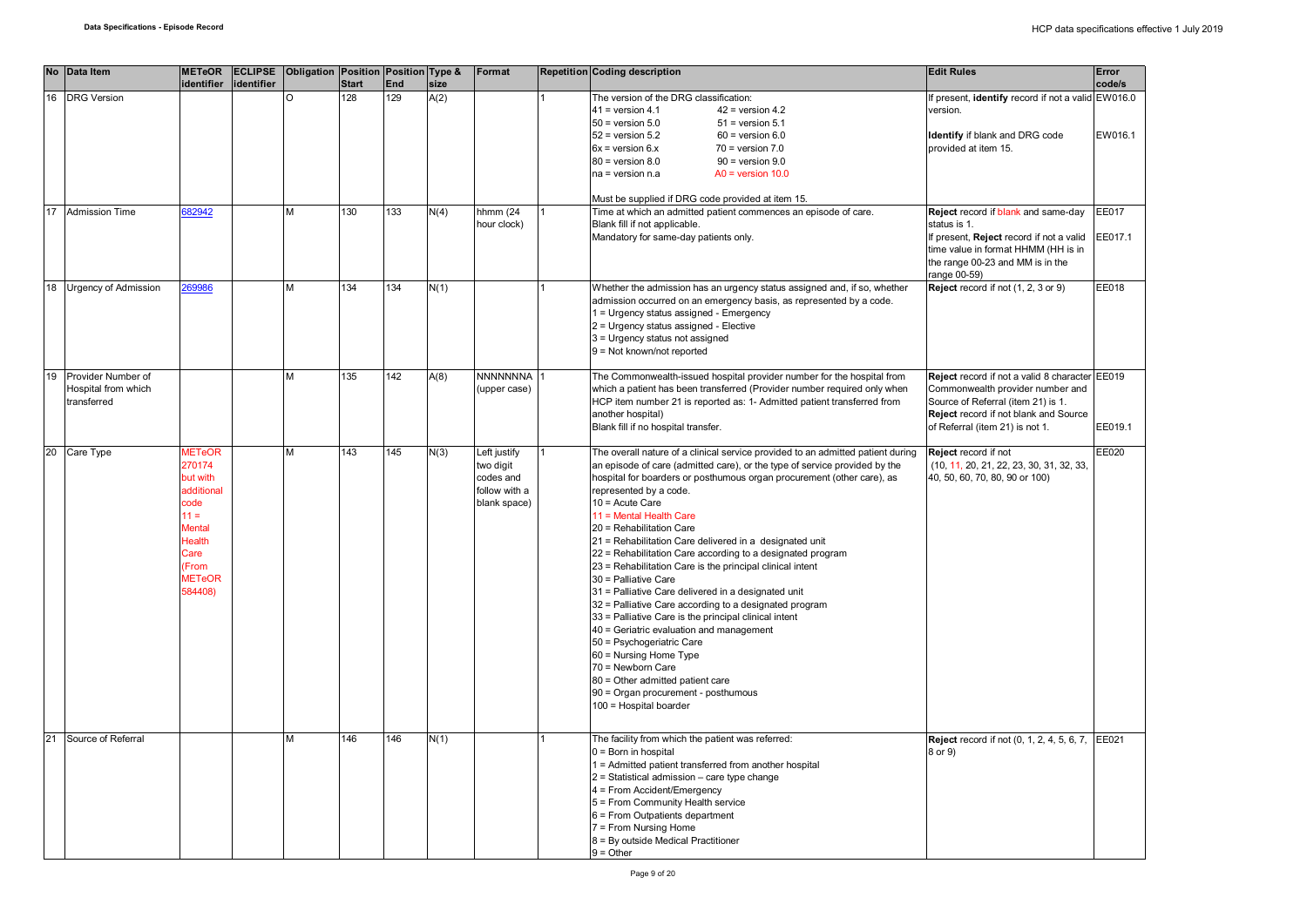|    | No Data Item                         | <b>METeOR</b> |            | <b>ECLIPSE</b> Obligation Position Position Type & |              |     |      | Format | <b>Repetition Coding description</b>                                                                                                                     | <b>Edit Rules</b>                          | Error  |
|----|--------------------------------------|---------------|------------|----------------------------------------------------|--------------|-----|------|--------|----------------------------------------------------------------------------------------------------------------------------------------------------------|--------------------------------------------|--------|
|    |                                      | identifier    | identifier |                                                    | <b>Start</b> | End | size |        |                                                                                                                                                          |                                            | code/s |
| 22 | Discharge Intention on               |               |            | $\Omega$                                           | 147          | 147 | N(1) |        | The intended mode of separation at time of admission:                                                                                                    | If present, reject record if not (1, 2, 3, | EE022  |
|    | Admission                            |               |            |                                                    |              |     |      |        | 1 = Discharge to an(other) acute hospital                                                                                                                | 4, 5, 8 or 9)                              |        |
|    |                                      |               |            |                                                    |              |     |      |        | 2 = Discharge to a nursing home                                                                                                                          |                                            |        |
|    |                                      |               |            |                                                    |              |     |      |        | 3 = Discharge to a psychiatric hospital                                                                                                                  |                                            |        |
|    |                                      |               |            |                                                    |              |     |      |        | 4 = Discharge to palliative care unit/hospice                                                                                                            |                                            |        |
|    |                                      |               |            |                                                    |              |     |      |        | 5 = Discharge to other health care accommodation                                                                                                         |                                            |        |
|    |                                      |               |            |                                                    |              |     |      |        | 8 = To pass away                                                                                                                                         |                                            |        |
|    |                                      |               |            |                                                    |              |     |      |        | 9 = Discharge to usual residence                                                                                                                         |                                            |        |
| 23 | Inter-hospital contracted<br>patient | 270409        |            | M                                                  | 148          | 148 | N(1) |        | An episode of care for an admitted patient whose treatment and/or care is<br>provided under an arrangement between a hospital purchaser of hospital care | Reject record if not (1, 2, 3 or 9)        | EE023  |
|    |                                      |               |            |                                                    |              |     |      |        | (contracting hospital) and a provider of an admitted service (contracted                                                                                 |                                            |        |
|    |                                      |               |            |                                                    |              |     |      |        | hospital), and for which the activity is recorded by both hospitals, as                                                                                  |                                            |        |
|    |                                      |               |            |                                                    |              |     |      |        | represented by a code.                                                                                                                                   |                                            |        |
|    |                                      |               |            |                                                    |              |     |      |        | 1 = Inter-Hospital contracted patient from public sector                                                                                                 |                                            |        |
|    |                                      |               |            |                                                    |              |     |      |        | 2 = Inter-Hospital contracted patient from private sector                                                                                                |                                            |        |
|    |                                      |               |            |                                                    |              |     |      |        | $3 = Not contracted$                                                                                                                                     |                                            |        |
|    |                                      |               |            |                                                    |              |     |      |        | $9 = Not reported$                                                                                                                                       |                                            |        |
|    |                                      |               |            |                                                    |              |     |      |        |                                                                                                                                                          |                                            |        |
|    |                                      |               |            |                                                    |              |     |      |        |                                                                                                                                                          |                                            |        |
|    |                                      |               |            |                                                    |              |     |      |        |                                                                                                                                                          |                                            |        |
|    |                                      |               |            |                                                    |              |     |      |        |                                                                                                                                                          |                                            |        |
|    |                                      |               |            |                                                    |              |     |      |        |                                                                                                                                                          |                                            |        |
|    |                                      |               |            |                                                    |              |     |      |        |                                                                                                                                                          |                                            |        |
|    |                                      |               |            |                                                    |              |     |      |        |                                                                                                                                                          |                                            |        |
|    |                                      |               |            |                                                    |              |     |      |        |                                                                                                                                                          |                                            |        |
| 24 | Mental Health Legal                  | 34063         |            | M                                                  | 149          | 149 | N(1) |        | Whether a person is treated on an involuntary basis under the relevant state or <b>Reject</b> record if not (1, 2, 3 or 8 9)                             |                                            | EE024  |
|    | <b>Status</b>                        |               |            |                                                    |              |     |      |        | territory mental health legislation, at any time during an episode of admitted                                                                           |                                            |        |
|    |                                      |               |            |                                                    |              |     |      |        | patient care, an episode of residential care or treatment of a patient/client by a                                                                       |                                            |        |
|    |                                      |               |            |                                                    |              |     |      |        | community based service during a reporting period, as represented by a                                                                                   |                                            |        |
|    |                                      |               |            |                                                    |              |     |      |        | code.                                                                                                                                                    |                                            |        |
|    |                                      |               |            |                                                    |              |     |      |        | 1 = Involuntary patient                                                                                                                                  |                                            |        |
|    |                                      |               |            |                                                    |              |     |      |        | 2 = Voluntary patient                                                                                                                                    |                                            |        |
|    |                                      |               |            |                                                    |              |     |      |        | 3 = Not permitted to be reported under the laws of a State or Territory                                                                                  |                                            |        |
|    |                                      |               |            |                                                    |              |     |      |        | 8 = Not applicable                                                                                                                                       |                                            |        |
|    |                                      |               |            |                                                    |              |     |      |        | $1 =$ Involuntary patient                                                                                                                                |                                            |        |
|    |                                      |               |            |                                                    |              |     |      |        | $2 =$ Voluntary patient                                                                                                                                  |                                            |        |
|    |                                      |               |            |                                                    |              |     |      |        | $9 = Not reported/unknown$                                                                                                                               |                                            |        |
|    |                                      |               |            |                                                    |              |     |      |        |                                                                                                                                                          |                                            |        |
|    |                                      |               |            |                                                    |              |     |      |        |                                                                                                                                                          |                                            |        |
|    |                                      |               |            |                                                    |              |     |      |        |                                                                                                                                                          |                                            |        |
|    |                                      |               |            |                                                    |              |     |      |        |                                                                                                                                                          |                                            |        |
| 25 | <b>Palliative Care Status</b>        |               |            | M                                                  | 150          | 150 | N(1) |        | An indicator of whether the episode involved palliative care.                                                                                            | Reject record if not (0, 1 or 2).          | EE025  |
|    |                                      |               |            |                                                    |              |     |      |        | 1 = Patient required palliative care during episode                                                                                                      |                                            |        |
|    |                                      |               |            |                                                    |              |     |      |        | 2 = No palliative care required during episode                                                                                                           |                                            |        |
|    |                                      |               |            |                                                    |              |     |      |        | This item is required because some States do not statistically discharge to                                                                              |                                            |        |
|    |                                      |               |            |                                                    |              |     |      |        | palliative care.                                                                                                                                         |                                            |        |
|    |                                      |               |            |                                                    |              |     |      |        | refer to quide for use.                                                                                                                                  |                                            |        |
|    |                                      |               |            | M                                                  |              |     |      |        |                                                                                                                                                          |                                            |        |
| 26 | Re-admission within 28               |               |            |                                                    | 151          | 151 | N(1) |        | An indicator of the re-admission of a patient to hospital within 28 days of                                                                              | Reject record if not (1, 2, 3 or 8)        | EE026  |
|    | Days                                 |               |            |                                                    |              |     |      |        | previous discharge for treatment of a similar or related condition.                                                                                      |                                            |        |
|    |                                      |               |            |                                                    |              |     |      |        | 1 = Unplanned re-admission and patient previously treated at this hospital                                                                               |                                            |        |
|    |                                      |               |            |                                                    |              |     |      |        | 2 = Unplanned re-admission and patient previously treated at another hospital                                                                            |                                            |        |
|    |                                      |               |            |                                                    |              |     |      |        | 3 = Planned re-admission from this or another hospital                                                                                                   |                                            |        |
|    |                                      |               |            |                                                    |              |     |      |        | 8 = Not applicable/ not known                                                                                                                            |                                            |        |
|    |                                      |               |            |                                                    |              |     |      |        | Note: do not include transfers from another hospital as re-admissions                                                                                    |                                            |        |
|    |                                      |               |            |                                                    |              |     |      |        |                                                                                                                                                          |                                            | EE027  |
|    | <b>Unplanned Theatre Visit</b>       |               |            | M                                                  | 152          | 152 | N(1) |        | An indicator of whether the patient required a theatre visit which was not                                                                               | Reject record if not (1 or 2)              |        |
|    | During Episode                       |               |            |                                                    |              |     |      |        | anticipated or planned at the time of admission:                                                                                                         |                                            |        |
|    |                                      |               |            |                                                    |              |     |      |        | $1 =$ Unplanned theatre visit<br>$2$ = No unplanned theatre visit                                                                                        |                                            |        |
|    |                                      |               |            |                                                    |              |     |      |        |                                                                                                                                                          |                                            |        |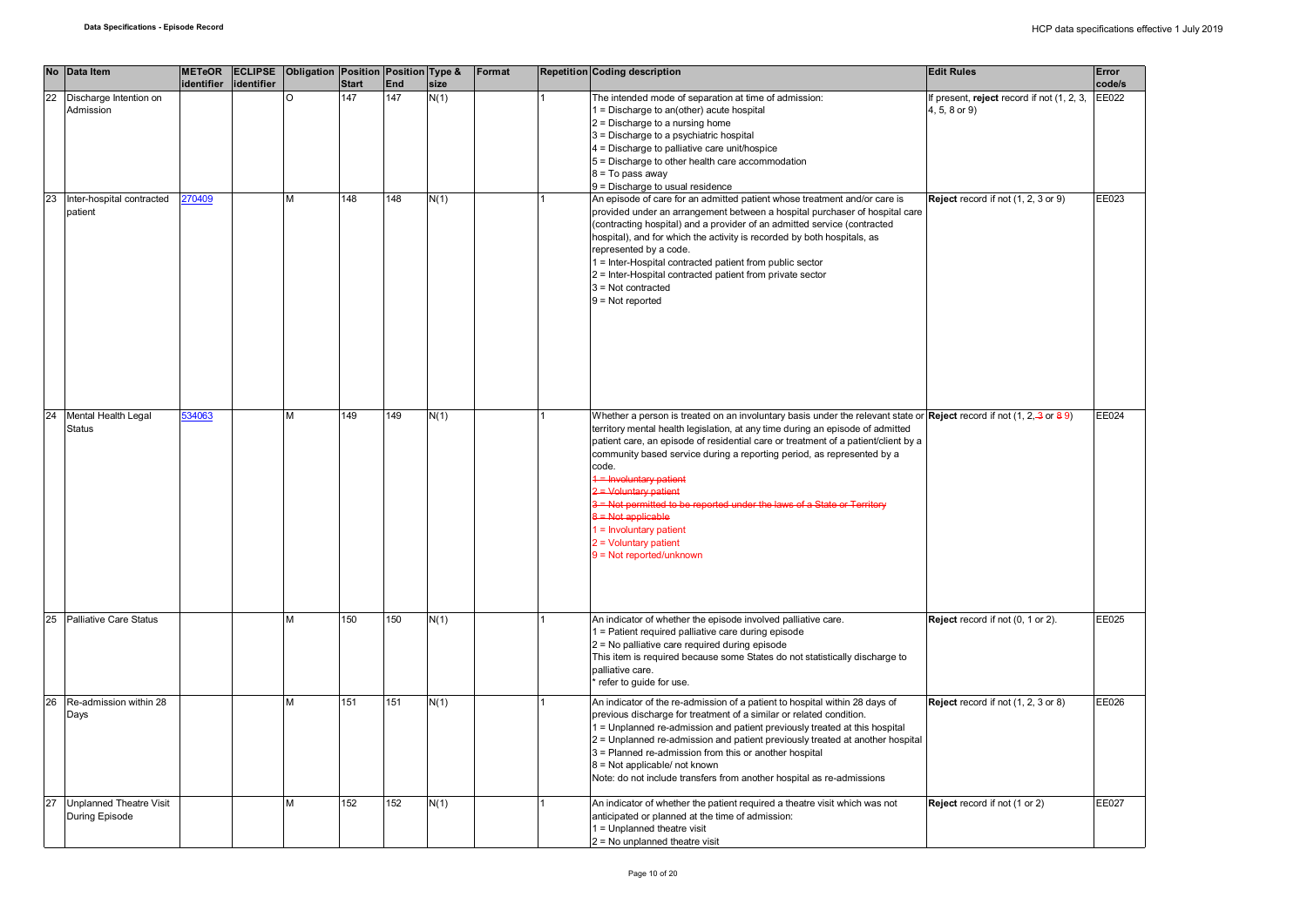|    | No Data Item                                           | identifier | METeOR ECLIPSE<br>identifier | Obligation Position Position Type & | <b>Start</b> | <b>End</b> | size | Format                                                                                                | Repetition Coding description                                                                                                                                                                                                                                                                                                                                                                                                                                                                                                                                                                                                                                                                                                                                                                                   | <b>Edit Rules</b>                                                                                                                                                                                                                                                                             | Error<br>code/s           |
|----|--------------------------------------------------------|------------|------------------------------|-------------------------------------|--------------|------------|------|-------------------------------------------------------------------------------------------------------|-----------------------------------------------------------------------------------------------------------------------------------------------------------------------------------------------------------------------------------------------------------------------------------------------------------------------------------------------------------------------------------------------------------------------------------------------------------------------------------------------------------------------------------------------------------------------------------------------------------------------------------------------------------------------------------------------------------------------------------------------------------------------------------------------------------------|-----------------------------------------------------------------------------------------------------------------------------------------------------------------------------------------------------------------------------------------------------------------------------------------------|---------------------------|
| 28 | Birth weight of infant,<br>neonate, stillborn          | 668986     |                              |                                     | 153          | 156        | N(4) | Right justify<br>Zero prefix                                                                          | For live births, birthweight should preferably be measured within the first hour<br>of life before significant postnatal weight loss has occurred. While statistical<br>tabulations include 500 gram groupings for birthweight, weights should not be<br>recorded in those groupings. The actual weight should be recorded to the<br>degree of accuracy to which it is measured.<br>In perinatal collections the birthweight is to be provided for live born and<br>stillborn babies.<br>Weight on the date the infant is admitted should be recorded if the weight is<br>less than or equal to 9000g and age is less than 365 days. An entry of 0000<br>means the patient's age >= 365 days or weight was > 9000 grams.<br>refer to quide for use.                                                             | Reject record if not numeric<br><b>Identify</b> record if weight > 9000g and EW028.0<br>$LOS \le 365$<br>Identify record if weight > 0 and LOS EW028.1<br>> 365 days<br>where, LOS = Admission date (item<br>32) - Date of Birth (item 29)                                                    | EE028                     |
| 29 | Hours of Mechanical<br>Ventilation                     | 479010     |                              | M                                   | 157          | 160        | N(4) | <b>Right justify</b><br>Zero prefix                                                                   | The total number of hours an admitted patient has spent on continuous<br>ventilator support.<br>Continuous ventilatory support refers to the application of ventilation via an<br>invasive artificial airway. For the purposes of this data element, invasive<br>artificial airway is that provided via an endotracheal tube or a tracheostomy<br>tube.<br>Zero fill if not applicable.                                                                                                                                                                                                                                                                                                                                                                                                                         | Reject record if not numeric<br>*warning for public hospitals                                                                                                                                                                                                                                 | EE029<br>EW029*           |
| 30 | Mode of Separation                                     | 270094     |                              | M                                   | 161          | 162        | N(2) | Left justify<br>and follow<br>with space<br>(may also<br>submit in old<br>format with<br>zero prefix) | Status at separation of person (discharge/transfer/death) and place to which<br>person is released, as represented by a code.<br>$1 =$ discharge/transfer to an(other) acute hospital<br>2 = discharge/transfer to a residential aged care service, unless this is the<br>usual place of residence<br>3 = discharge/transfer to an(other) psychiatric hospital<br>4 = discharge/transfer to other health care accommodation (includes<br>mothercraft hospitals)<br>5 = statistical discharge-type change<br>6 = left against medical advice/discharge at own risk<br>7 = statistical discharge from leave<br>$8 =$ died<br>$9$ = other (includes discharge to usual residence, own accommodation or<br>welfare institution (includes prisons, hostels and group homes providing<br>primarily welfare services)) | Reject record if not (1, 2, 3, 4, 5, 6, 7,<br>8, 9, 01, 02, 03, 04, 05, 06, 07, 08 or<br>$(09)$ .                                                                                                                                                                                             | EE030                     |
| 31 | <b>Separation Time</b>                                 | 682919     |                              | M                                   | 163          | 166        | N(4) | hhmm (24<br>hour clock)                                                                               | Time at which an admitted patient completes an episode of care.<br>Blank fill if not applicable.<br>Mandatory for same-day patients only.                                                                                                                                                                                                                                                                                                                                                                                                                                                                                                                                                                                                                                                                       | Reject record if blank and same-day<br>status is 1.<br>Reject record if not a valid time value<br>in format HHMM (HH is in the range<br>00-23 and MM is in the range 00-59)<br>Identify record if hospital type (item<br>11) is 3 (Private Day Facility) and<br>patient stay exceeds 23 hours | EE031<br>EE031.1<br>EW031 |
| 32 | <b>Total Leave Days</b>                                | 270251     |                              | M                                   | 167          | 170        | N(4) | Right justify<br>Zero prefix                                                                          | Sum of the length of leave (date returned from leave minus date went on<br>leave) for all periods within the hospital stay.<br>Zero fill if not applicable.                                                                                                                                                                                                                                                                                                                                                                                                                                                                                                                                                                                                                                                     | Reject record if not numeric                                                                                                                                                                                                                                                                  | EE032                     |
| 33 | Provider Number of<br>Hospital to which<br>transferred |            |                              | M                                   | 171          | 178        | A(8) | NNNNNNNA<br>(uppercase)                                                                               | The Commonwealth-issued hospital provider number for the hospital to which<br>a patient has been transferred (Provider number required only when HCP item<br>number 30 is reported as:<br>1 = Discharge/transfer to an(other) acute hospital, or<br>3 = Discharge/transfer to a(nother) psychiatric hospital<br>Blank fill if no hospital transfer.                                                                                                                                                                                                                                                                                                                                                                                                                                                             | Reject record if not a valid 8 character EE033<br>Commonwealth provider number and<br>Mode of Separation (item 30) is 1, 3.<br>Reject record if not blank and Mode<br>of Separation (item 30) is 2, 5, 6, 7, 8<br>or 9.                                                                       | EE033.1                   |
|    | Non-Certified Days of<br>Stay                          |            |                              | M                                   | 179          | 182        | N(4) | Right justify<br>Zero prefix                                                                          | The number of days spent in the hospital, without certification, that exceeded<br>35 days.<br>Zero fill if not applicable.                                                                                                                                                                                                                                                                                                                                                                                                                                                                                                                                                                                                                                                                                      | Reject record if not numeric.<br>warning for public hospitals*                                                                                                                                                                                                                                | EE034<br>EW034*           |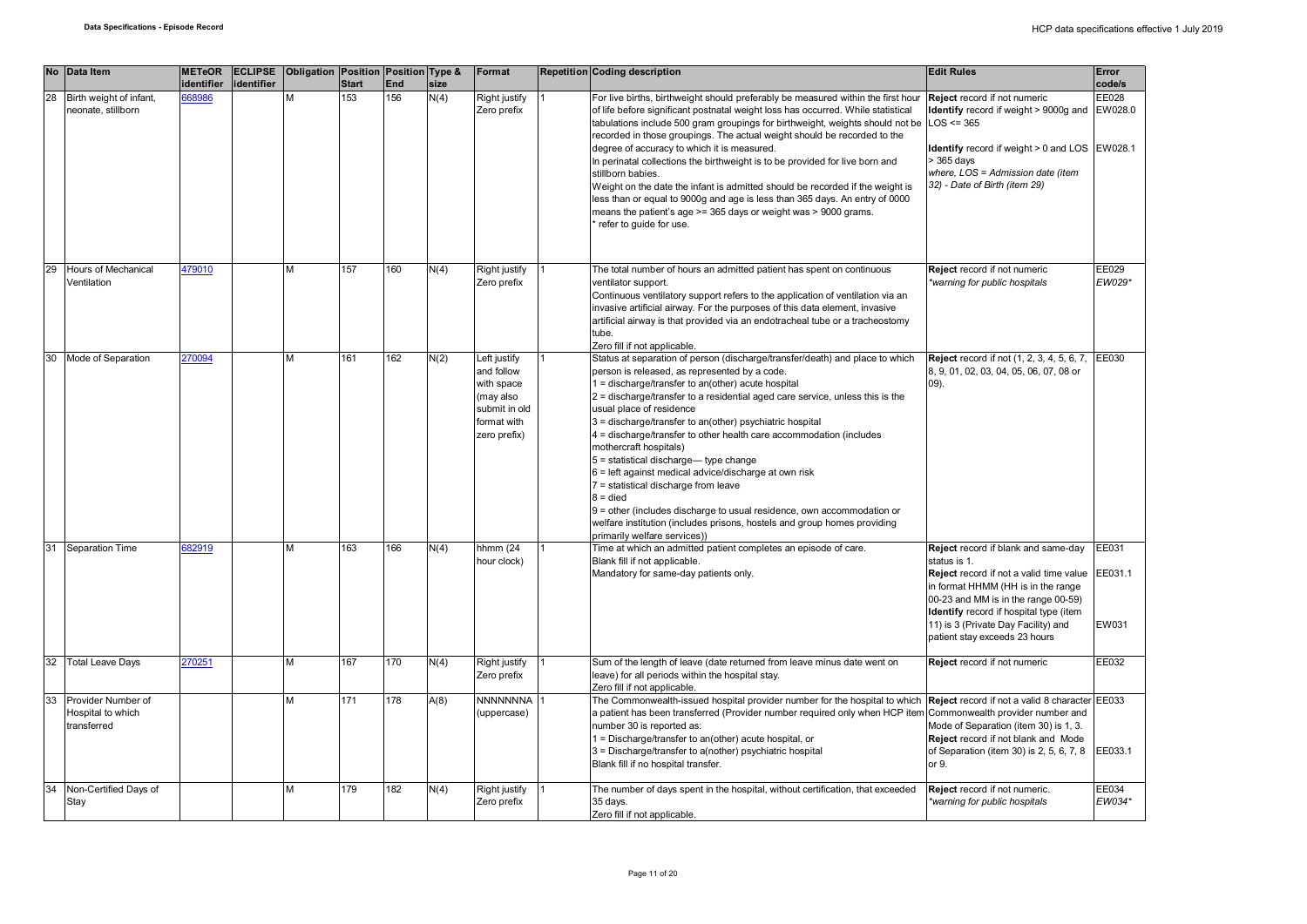|    | No Data Item               | <b>METeOR</b> |            | <b>ECLIPSE</b> Obligation Position Position Type & |              |            |      | Format              |    | <b>Repetition Coding description</b>                                                                                                                       | <b>Edit Rules</b>                            | Error        |
|----|----------------------------|---------------|------------|----------------------------------------------------|--------------|------------|------|---------------------|----|------------------------------------------------------------------------------------------------------------------------------------------------------------|----------------------------------------------|--------------|
|    |                            | identifier    | identifier |                                                    | <b>Start</b> | <b>End</b> | size |                     |    |                                                                                                                                                            |                                              | code/s       |
| 35 | Number of days of          | 270305        |            |                                                    | 183          | 186        | N(4) | Right justify       |    | The number of hospital-in-the-home days occurring within an episode of care                                                                                | Reject record if not numeric.                | EE035        |
|    | hospital-in-the-home care  |               |            |                                                    |              |            |      | Zero prefix         |    | for an admitted patient.                                                                                                                                   | <b>Identify</b> record if not = HITH         | <b>EW035</b> |
|    |                            |               |            |                                                    |              |            |      |                     |    | Calculate with reference to the date of admission, date of separation, leave                                                                               | completed date - HITH                        |              |
|    |                            |               |            |                                                    |              |            |      |                     |    | days and any date(s) of change between hospital and hospital-in-the-home                                                                                   | commencement date).                          |              |
|    |                            |               |            |                                                    |              |            |      |                     |    | accommodation.                                                                                                                                             |                                              |              |
|    |                            |               |            |                                                    |              |            |      |                     |    | Zero fill if not applicable.                                                                                                                               |                                              |              |
|    |                            |               |            |                                                    |              |            |      |                     |    | refer to definitions.                                                                                                                                      |                                              |              |
| 36 | <b>Principal Diagnosis</b> | 680976        |            | М                                                  | 187          | 192        | A(6) | <b>NANNNN</b>       |    | Each entry should consist of:                                                                                                                              | Reject record if not a valid ICD-10-AM EE036 |              |
|    |                            |               |            |                                                    |              |            |      | Left justify        |    | one (1) digit that represents the Condition Onset Flag code                                                                                                | orincipal diagnosis code                     |              |
|    |                            |               |            |                                                    |              |            |      | Strip hyphen,       |    | five (5) alphanumeric characters that represent the principal diagnosis code                                                                               |                                              |              |
|    |                            |               |            |                                                    |              |            |      | dots &              |    |                                                                                                                                                            | Identify record if Same-day Status           | EW036.1      |
|    |                            |               |            |                                                    |              |            |      | morphology          |    | Condition Onset Flag (see METeOR 686100) - A qualifier for each coded                                                                                      | item 39) = 2 (overnight patient) and         |              |
|    |                            |               |            |                                                    |              |            |      | codes               |    | diagnosis to indicate the onset of the condition relative to the beginning of the                                                                          | Z50N or Z50NN (where $N = 0$ to 9)           |              |
|    |                            |               |            |                                                    |              |            |      |                     |    | episode of care, as represented by a code.                                                                                                                 |                                              |              |
|    |                            |               |            |                                                    |              |            |      |                     |    | 1 = condition with onset during the episode of admitted patient care                                                                                       | Identify record if Care Type = 60 and        |              |
|    |                            |               |            |                                                    |              |            |      |                     |    | 2 = condition not noted as arising during the episode of admitted patient care                                                                             | not Z742 or Z75N or Z75NN. (where N EW036.2  |              |
|    |                            |               |            |                                                    |              |            |      |                     |    | $9 = not reported$                                                                                                                                         | $= 0$ to 9)                                  |              |
|    |                            |               |            |                                                    |              |            |      |                     |    | Note:                                                                                                                                                      |                                              |              |
|    |                            |               |            |                                                    |              |            |      |                     |    | All patients should report a condition onset flag code of 2 for the principal                                                                              | dentify record if condition onset flag       |              |
|    |                            |               |            |                                                    |              |            |      |                     |    | diagnosis, with the exception of newborns. Newborns in their admitted birth                                                                                | 1 and not Z38.?                              | EW036.3      |
|    |                            |               |            |                                                    |              |            |      |                     |    | episode within the hospital may report a condition onset flag code of 1 or 2 for                                                                           |                                              |              |
|    |                            |               |            |                                                    |              |            |      |                     |    | the principal diagnosis. Newborn episodes can be identified by ICD-10-AM                                                                                   |                                              |              |
|    |                            |               |            |                                                    |              |            |      |                     |    | Code Z38.x in the principal or additional diagnosis code field.                                                                                            |                                              |              |
|    |                            |               |            |                                                    |              |            |      |                     |    |                                                                                                                                                            |                                              |              |
|    |                            |               |            |                                                    |              |            |      |                     |    | Principal Diagnosis - The diagnosis established after study to be chiefly                                                                                  |                                              |              |
|    |                            |               |            |                                                    |              |            |      |                     |    | responsible for occasioning an episode of admitted patient care, an episode of                                                                             |                                              |              |
|    |                            |               |            |                                                    |              |            |      |                     |    | residential care or an attendance at the health care establishment, as                                                                                     |                                              |              |
|    |                            |               |            |                                                    |              |            |      |                     |    | represented by a code.                                                                                                                                     |                                              |              |
|    |                            |               |            |                                                    |              |            |      |                     |    | The principal diagnosis should be reported in the most current version of ICD-                                                                             |                                              |              |
|    |                            |               |            |                                                    |              |            |      |                     |    | 10-AM and selected according to the National Coding Standards.                                                                                             |                                              |              |
|    |                            |               |            |                                                    |              |            |      |                     |    |                                                                                                                                                            |                                              |              |
|    |                            |               |            |                                                    |              |            |      |                     |    |                                                                                                                                                            |                                              |              |
|    | 37 Additional Diagnosis    | 80973         |            | м                                                  | 193          | 486        | A(6) | <b>NANNNN</b>       | 49 | Each entry should consist of:                                                                                                                              | Reject record if not (a valid ICD-10-        | <b>EE037</b> |
|    |                            |               |            |                                                    |              |            |      | Left justify        |    | one (1) digit that represents the Condition Onset Flag code                                                                                                | AM code or blank).                           |              |
|    |                            |               |            |                                                    |              |            |      | Strip hyphen,       |    | five (5) alphanumeric characters that represent the additional diagnosis code                                                                              |                                              |              |
|    |                            |               |            |                                                    |              |            |      | dots &              |    |                                                                                                                                                            | Identify record if same as 'Principal        | EW037        |
|    |                            |               |            |                                                    |              |            |      |                     |    |                                                                                                                                                            | Diagnosis Code'                              |              |
|    |                            |               |            |                                                    |              |            |      | morphology<br>codes |    | Condition Onset Flag (see METeOR 686100) - A qualifier for each coded<br>diagnosis to indicate the onset of the condition relative to the beginning of the |                                              |              |
|    |                            |               |            |                                                    |              |            |      |                     |    |                                                                                                                                                            |                                              |              |
|    |                            |               |            |                                                    |              |            |      |                     |    | episode of care, as represented by a code.<br>1 = condition with onset during the episode of admitted patient care                                         |                                              |              |
|    |                            |               |            |                                                    |              |            |      |                     |    |                                                                                                                                                            |                                              |              |
|    |                            |               |            |                                                    |              |            |      |                     |    | 2 = condition not noted as arising during the episode of admitted patient care                                                                             |                                              |              |
|    |                            |               |            |                                                    |              |            |      |                     |    | $9 = not reported$                                                                                                                                         |                                              |              |
|    |                            |               |            |                                                    |              |            |      |                     |    |                                                                                                                                                            |                                              |              |
|    |                            |               |            |                                                    |              |            |      |                     |    | Additional diagnosis - A condition or complaint either coexisting with the                                                                                 |                                              |              |
|    |                            |               |            |                                                    |              |            |      |                     |    | principal diagnosis or arising during the episode of admitted patient care,                                                                                |                                              |              |
|    |                            |               |            |                                                    |              |            |      |                     |    | episode of residential care or attendance at a health care establishment, as                                                                               |                                              |              |
|    |                            |               |            |                                                    |              |            |      |                     |    | represented by a code.                                                                                                                                     |                                              |              |
|    |                            |               |            |                                                    |              |            |      |                     |    | Blank means no additional diagnosis codes (or not 49 repetitions).                                                                                         |                                              |              |
|    |                            |               |            |                                                    |              |            |      |                     |    |                                                                                                                                                            |                                              |              |
|    |                            |               |            |                                                    |              |            |      |                     |    |                                                                                                                                                            |                                              |              |
|    |                            |               |            |                                                    |              |            |      |                     |    |                                                                                                                                                            |                                              |              |
|    |                            |               |            |                                                    |              |            |      |                     |    |                                                                                                                                                            |                                              |              |
|    | 38 Procedure               | 641379        |            | м                                                  | 487          | 836        | A(7) | <b>NNNNNNN</b>      | 50 | A clinical intervention represented by a code that:                                                                                                        | Reject if not (a valid ICD-10-AM code EE038  |              |
|    |                            |               |            |                                                    |              |            |      | Left justify        |    | is surgical in nature, and/or                                                                                                                              | or blank).                                   |              |
|    |                            |               |            |                                                    |              |            |      | Strip hyphen        |    | carries a procedural risk, and/or                                                                                                                          |                                              |              |
|    |                            |               |            |                                                    |              |            |      |                     |    | carries an anaesthetic risk, and/or                                                                                                                        |                                              |              |
|    |                            |               |            |                                                    |              |            |      |                     |    | requires specialised training, and/or                                                                                                                      |                                              |              |
|    |                            |               |            |                                                    |              |            |      |                     |    | requires special facilities or equipment only available in an acute care setting.                                                                          |                                              |              |
|    |                            |               |            |                                                    |              |            |      |                     |    | Blank means no ICD-10-AM procedure codes (or not 50 repetitions)                                                                                           |                                              |              |
|    |                            |               |            |                                                    |              |            |      |                     |    |                                                                                                                                                            |                                              |              |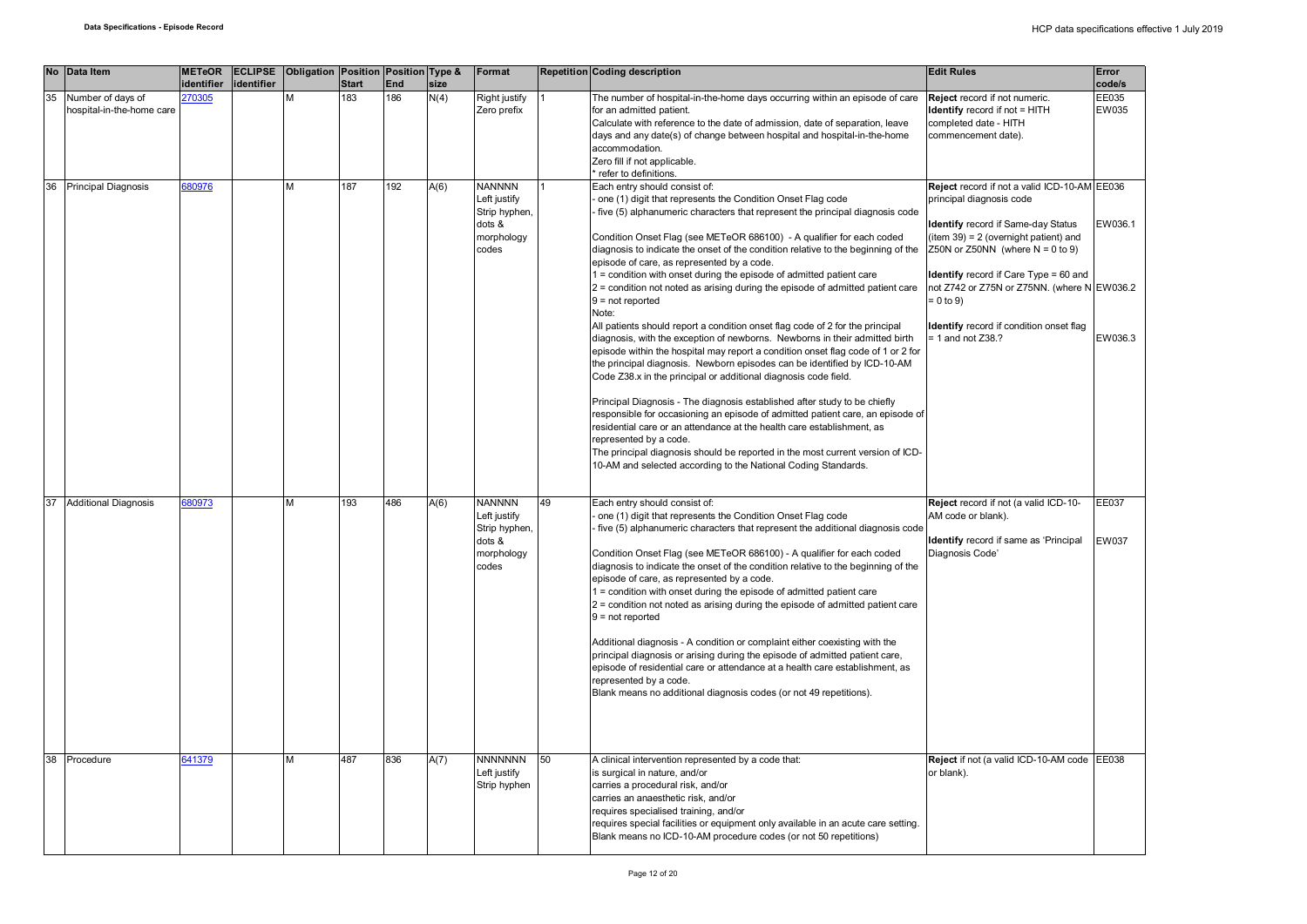|    | No Data Item                         | identifier | identifier | METeOR ECLIPSE Obligation Position Position Type & | <b>Start</b> | <b>End</b> | size  | Format                                                                             | <b>Repetition Coding description</b>                                                                                                                                                                                                                                                                                                                                                                                                                                                          | <b>Edit Rules</b>                                                                                                                                                                                 | Error<br>code/s              |
|----|--------------------------------------|------------|------------|----------------------------------------------------|--------------|------------|-------|------------------------------------------------------------------------------------|-----------------------------------------------------------------------------------------------------------------------------------------------------------------------------------------------------------------------------------------------------------------------------------------------------------------------------------------------------------------------------------------------------------------------------------------------------------------------------------------------|---------------------------------------------------------------------------------------------------------------------------------------------------------------------------------------------------|------------------------------|
| 39 | Same-day Status                      |            |            |                                                    | 837          | 837        | N(1)  |                                                                                    | An indicator of whether the patient was admitted to the facility for an overnight<br>stay.<br>$0$ = patient with a valid arrangement allowing for overnight stay for procedure<br>normally performed on a same-day basis.<br>$1 = same-day patient;$<br>2 = overnight patient (other than type 0 above)                                                                                                                                                                                       | Reject record if not (0, 1 or 2).                                                                                                                                                                 | EE039                        |
| 40 | Principal MBS Item<br>Number         |            |            | M                                                  | 838          | 851        | A(14) | Left justify                                                                       | A valid Medical Benefits Schedule item according to the relevant MBS<br>Schedule valid for the MBS date (Item 41).<br>Blank means there was no applicable MBS item.                                                                                                                                                                                                                                                                                                                           | f present, reject record if not a valid<br>MBS item from the relevant MBS<br>Schedule valid for the service date<br>(Item $42$ )                                                                  | EE040                        |
| 41 | Principal MBS Item Date              |            |            | M                                                  | 852          | 859        | A(8)  | <b>DDMMYYYY</b>                                                                    | The date on which;<br>the principal MBS item (item 40) was carried out, or<br>(if item 40 is blank), the first Miscellaneous Service Code (item 53) was<br>carried out.<br>Must be supplied if principal MBS item number provided (item 40).                                                                                                                                                                                                                                                  | f present, reject record if not in format EE041.0<br>DDMMYYYY.<br>Reject record if date is before<br>admission date or after discharge date<br>Reject record if blank and item 40 is<br>populated | EE041.1<br>EE041.2           |
| 42 | Minutes of operating<br>theatre time | 270350     |            | М                                                  | 860          | 863        | N(4)  | Right justify<br>Zero prefix<br>minutes                                            | Total time, in minutes, spent by a patient in operating theatres during current<br>episode of hospitalisation.<br>Should be populated if surgical ADA code provided in Miscellaneous Service<br>Code field (item 53).<br>Blank means there was no applicable MBS Item / ADA code or a public<br>hospital.<br>Must be supplied by private hospitals and private day facilities where MBS<br>item number (item 40) or Miscellaneous Service Code (item 53) provided.<br>refer to guide for use. | If present, reject record if not numeric.<br>Identify if blank and item 40 or item<br>53 is populated.                                                                                            | <b>EE042</b><br><b>EW042</b> |
| 43 | Secondary MBS Item<br>numbers        |            |            | M                                                  | 864          | 989        | A(14) | Left justify                                                                       | Additional MBS item numbers are all MBS items performed in<br>theatre/procedure room/angiography suite, which are not the principal MBS.<br>Blank means that there was no additional MBS item (or not 9 repetitions).<br>refer to quide for use.                                                                                                                                                                                                                                              | Reject record if not (a valid MBS item EE043<br>number from the relevant MBS<br>Schedule(s) current during the<br>episode or blank)                                                               |                              |
| 44 | Accommodation Charge                 |            |            | M                                                  | 990          | 998        | N(9)  | Right justify<br>Zero prefix<br><b>\$\$\$\$\$\$\$cc</b><br>(omit decimal<br>point) | The gross amount charged for accommodation (include ex-gratia and patient<br>portion accommodation charges).<br>Zero fill if no amount charged.<br>refer to quide for use.                                                                                                                                                                                                                                                                                                                    | Reject record if not numeric or if item<br>blank and bundled charges, ICU<br>charge, CCU charge, SCN charge<br>and HITH charge are ALL zero or<br>blank.                                          | <b>EE044</b>                 |
| 45 | Theatre Charge                       |            |            | M                                                  | 999          | 1007       | N(9)  | Right justify<br>Zero prefix<br><b>\$\$\$\$\$\$\$cc</b><br>(omit decimal<br>point) | The total amount charged for theatre/procedure room/angiography suite<br>(include ex-gratia and patient portion theatre charges).<br>Zero fill if no amount charged.<br>refer to guide for use.                                                                                                                                                                                                                                                                                               | Reject record if not numeric                                                                                                                                                                      | EE045                        |
| 46 | Labour Ward Charge                   |            |            | M                                                  | 1008         | 1016       | N(9)  | Right justify<br>Zero prefix<br>\$\$\$\$\$\$\$cc<br>(omit decimal<br>point)        | The gross amount charged for labour ward (include ex-gratia and patient<br>portion labour ward charges).<br>Zero fill if no amount charged.                                                                                                                                                                                                                                                                                                                                                   | Reject record if not numeric                                                                                                                                                                      | EE046                        |
| 47 | Intensive Care Unit<br>Charge        |            |            | M                                                  | 1017         | 1025       | N(9)  | Right justify<br>Zero prefix<br>\$\$\$\$\$\$\$cc<br>(omit decimal<br>point)        | The gross amount charged for ICU (include ex-gratia and patient portion ICU<br>charges).<br>Zero fill if no amount charged.<br>refer to guide for use.                                                                                                                                                                                                                                                                                                                                        | Reject record if not numeric                                                                                                                                                                      | EE047                        |
|    | 48 Prosthesis Charge                 |            |            | M                                                  | 1026         | 1034       | N(9)  | Right justify<br>Zero prefix<br><b>\$\$\$\$\$\$\$cc</b><br>(omit decimal<br>point) | The gross maximum amount charged for prosthesis (include ex-gratia<br>prosthesis charges and patient portion),<br>Zero fill if no amount charged.                                                                                                                                                                                                                                                                                                                                             | Reject record if not numeric                                                                                                                                                                      | <b>EE048</b>                 |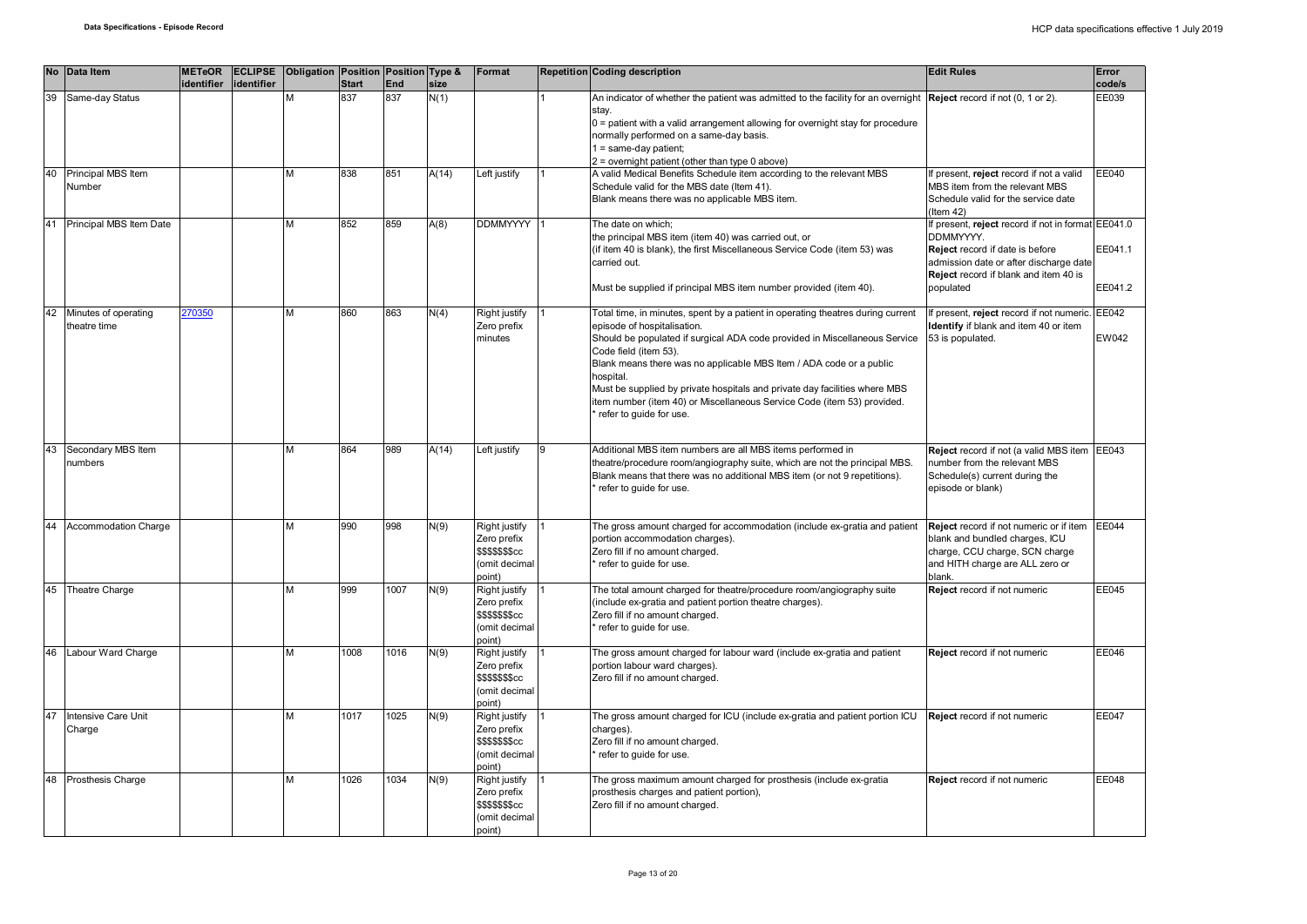|    | No Data Item                         | identifier | METeOR ECLIPSE<br>identifier | Obligation Position Position Type & | <b>Start</b> | End  | size  | Format                                                                                          |                  | <b>Repetition Coding description</b>                                                                                                                                                                                                                                                                                            | <b>Edit Rules</b>                                                                                    | Error<br>code/s    |
|----|--------------------------------------|------------|------------------------------|-------------------------------------|--------------|------|-------|-------------------------------------------------------------------------------------------------|------------------|---------------------------------------------------------------------------------------------------------------------------------------------------------------------------------------------------------------------------------------------------------------------------------------------------------------------------------|------------------------------------------------------------------------------------------------------|--------------------|
|    | 49 Pharmacy Charge                   |            |                              | М                                   | 1035         | 1043 | N(9)  | Right justify<br>Zero prefix<br>\$\$\$\$\$\$ <sub>\$</sub> cc<br>(omit decimal<br>point)        |                  | The gross amount charged for pharmacy (include ex-gratia and patient portion Reject record if not numeric<br>pharmacy charges, exclude discharge medications).<br>Zero fill if no amount charged.                                                                                                                               |                                                                                                      | EE049              |
| 50 | Other Charges                        |            |                              | M                                   | 1044         | 1052 | N(9)  | Right justify<br>Zero prefix<br><b>\$\$\$\$\$\$\$cc</b><br>(omit decimal<br>point)              |                  | The gross charge raised for any chargeable item which cannot be specifically <b>Reject</b> record if not numeric<br>categorised elsewhere (exclude ex-gratia charges, television, phone calls,<br>extra meals, FED, reversals or journal adjustments).<br>Zero fill if no amount charged.<br>refer to guide for use.            |                                                                                                      | EE050              |
| 51 | <b>Bundled Charges</b>               |            |                              | M                                   | 1053         | 1061 | N(9)  | <b>Right justify</b><br>Zero prefix<br>\$\$\$\$\$\$ <sub>\$</sub> cc<br>(omit decimal<br>point) |                  | The gross bundled charge raised (include ex-gratia and patient portion<br>bundled charges).<br>Zero fill if no amount charged.<br>refer to guide for use.                                                                                                                                                                       | Reject record if not numeric                                                                         | EE051              |
| 52 | <b>Medical Record Number</b>         |            |                              | M                                   | 1062         | 1081 | A(20) | Left justify<br><b>Blank fill</b>                                                               |                  | The Medical Record Number (or unit record number) that uniquely identifies<br>the patient, regardless of the number of admissions they have had to the<br>facility.                                                                                                                                                             | Reject record if blank                                                                               | EE052              |
| 53 | Miscellaneous Service<br>Codes       |            |                              | M                                   | 1082         | 1191 | A(11) | Left justify                                                                                    | 10 <sup>10</sup> | Any miscellaneous service codes (i.e. non MBS items or Australian Dental<br>Association codes from the Australian Schedule of Dental Services and<br>Glossary Twelfth edition 2017) used for billing.<br>Up to 10 codes may be entered.<br>Blank means that there were no miscellaneous service codes or not 10<br>repetitions. |                                                                                                      |                    |
| 54 | Hospital-in-the-home care<br>Charges |            |                              | M                                   | 1192         | 1200 | N(9)  | Right justify<br>Zero prefix<br>\$\$\$\$\$\$ <sub>\$</sub> cc<br>(omit decimal<br>point)        |                  | The gross charge raised for hospital-in-the-home care service (include ex-<br>gratia and HITH patient portion charges).<br>Zero fill if no amount charged.                                                                                                                                                                      | Reject record if not numeric<br>warning for public hospitals                                         | EE054<br>EW054*    |
| 55 | Special Care Nursery<br>Charges      |            |                              | M                                   | 1201         | 1209 | N(9)  | Right justify<br>Zero prefix<br>\$\$\$\$\$\$ <sub>\$</sub> cc<br>(omit decimal<br>point)        |                  | The gross charge raised for SCN (include ex-gratia and patient portion SCN<br>charges, exclude NICU charges).<br>Zero fill if no amount charged.<br>refer to quide for use.                                                                                                                                                     | Reject record if not numeric                                                                         | EE055              |
| 56 | Coronary Care Unit<br>Charges        |            |                              | M                                   | 1210         | 1218 | N(9)  | Right justify<br>Zero prefix<br>\$\$\$\$\$\$\$cc<br>(omit decimal<br>point)                     |                  | The gross charge raised for CCU (include ex-gratia and patient portion CCU<br>charges).<br>Zero fill if no amount charged.<br>refer to quide for use.                                                                                                                                                                           | Reject record if not numeric                                                                         | EE056              |
|    | Special Care Nursery<br>hours        |            |                              | O                                   | 1219         | 1222 | N(4)  | Right justify<br>Zero prefix                                                                    |                  | The number of completed cumulative hours (rounded down) spent in SCN. If a If present, reject record if not numeric. EE057<br>patient has more than one period in SCN during this episode, the total<br>duration of all such periods is reported. Zero fill if not applicable<br>refer to guide for use.                        |                                                                                                      |                    |
| 58 | Coronary Care Unit hours             |            |                              | $\Omega$                            | 1223         | 1226 | N(4)  | <b>Right justify</b><br>Zero prefix                                                             |                  | The number of completed cumulative hours (rounded down) spent in CCU. If<br>a patient has more than one period in CCU during this episode, the total<br>duration of all such periods is reported. Zero fill if not applicable<br>refer to quide for use.                                                                        | If present, reject record if not numeric. EE058                                                      |                    |
| 59 | Special Care Nursery<br>days         |            |                              | M                                   | 1227         | 1229 | N(3)  | Right justify<br>Zero prefix                                                                    |                  | The number of days the patient spent in a SCN.<br>Zero fill if not applicable.<br>refer to quide for use.                                                                                                                                                                                                                       | Reject record if not numeric.<br>Reject record if not zero for day<br>facilities (public or private) | EE059.0<br>EE059.1 |
| 60 | Coronary Care Unit days              |            |                              | M                                   | 1230         | 1232 | N(3)  | Right justify<br>Zero prefix                                                                    |                  | The number of days the patient spent in a CCU.<br>Zero fill if not applicable.<br>refer to guide for use.                                                                                                                                                                                                                       | Reject record if not numeric.<br>Reject record if not zero for day<br>facilities (public or private) | EE060.0<br>EE060.1 |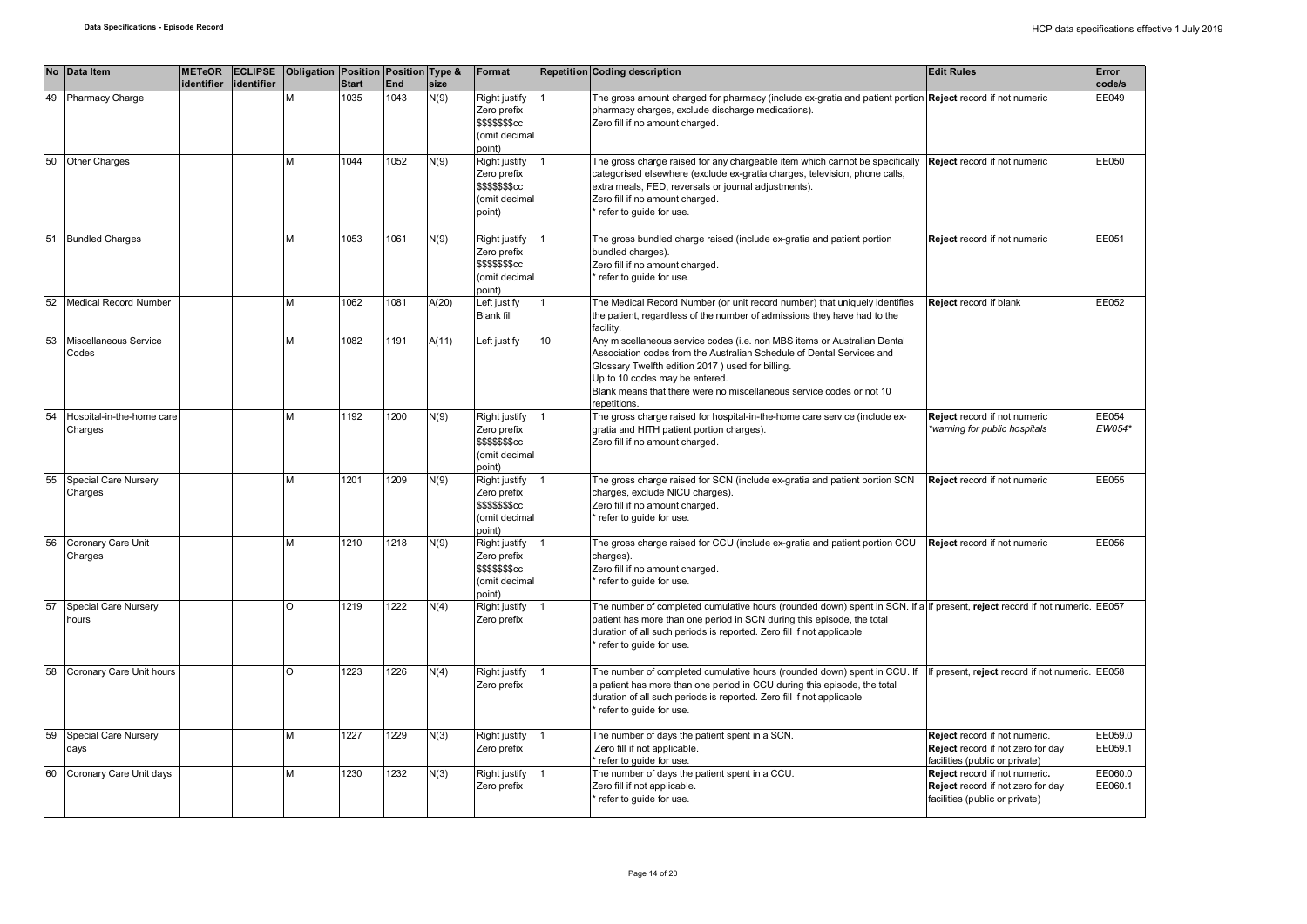|    | No Data Item                                       | <b>METeOR</b> | <b>ECLIPSE</b> | Obligation Position Position Type & |              |      |             | <b>Format</b>                | <b>Repetition Coding description</b>                                                                                                                                                                                                                                                             | <b>Edit Rules</b>                                                                                                                                                                                                     | Error              |
|----|----------------------------------------------------|---------------|----------------|-------------------------------------|--------------|------|-------------|------------------------------|--------------------------------------------------------------------------------------------------------------------------------------------------------------------------------------------------------------------------------------------------------------------------------------------------|-----------------------------------------------------------------------------------------------------------------------------------------------------------------------------------------------------------------------|--------------------|
|    |                                                    | identifier    | lidentifier    |                                     | <b>Start</b> | End  | <b>size</b> |                              |                                                                                                                                                                                                                                                                                                  |                                                                                                                                                                                                                       | code/s             |
|    | Number of Qualified Days 270033<br>for Newborns    |               |                |                                     | 1233         | 1237 | N(5)        | Right justify<br>Zero prefix | The number of qualified newborn days occurring within a newborn episode of Reject record if not numeric.<br>care.<br>Zero fill if not applicable.<br>refer to guide for use.                                                                                                                     | <b>Hentify Reject</b> record if >0000 and<br>(care type not newborn care).                                                                                                                                            | EE061.0<br>EWE061. |
|    | Hospital-in-the-home care<br>Commencement Date     |               |                |                                     | 1238         | 1245 | A(8)        | <b>DDMMYYYY</b>              | Date on which an admitted patient commences an episode of hospital-in-the-<br>home care services.<br>Conditional item if HITH charges (item 54) > 0.<br>Blank fill if not applicable.                                                                                                            | Reject record if Hospital-In-The-Home EE062.0<br>Charges (item 54) is populated and<br>item is blank or not in format<br>DDMMYYYY.<br>Reject record if commencement date                                              | EE062.1            |
|    | Hospital-in-the-home care<br><b>Completed Date</b> |               |                |                                     | 1246         | 1253 | A(8)        | <b>DDMMYYYY</b>              | Date on which an admitted patient completes an episode of hospital-in-the-<br>home care services.<br>Conditional item if HITH charges (item 54) > 0.<br>Blank fill if not applicable.                                                                                                            | > HITH completed date.<br>Reject record if Hospital-In-The-<br>Home Charges (item 54) is populated<br>and item is blank or not in format<br>DDMMYYYY.<br>Reject record if completed date <<br>HITH commencement date. | EE063.0<br>EE063.1 |
| 64 | Palliative Care Days                               |               |                |                                     | 1254         | 1257 | N(4)        | Right justify<br>Zero prefix | The number of days a patient received palliative care during an episode.<br>Where the entire episode is Palliative, provide the total length of stay in days.<br>Conditional item if Palliative Care Status (item 25) = 1. Zero fill if no Palliative<br>Care Days.<br>* refer to quide for use. | Reject record if not numeric.<br>Identify record if 0 and palliative care EW064<br>status (item $25$ ) = 1                                                                                                            | EE064              |

**Total record length = 1257**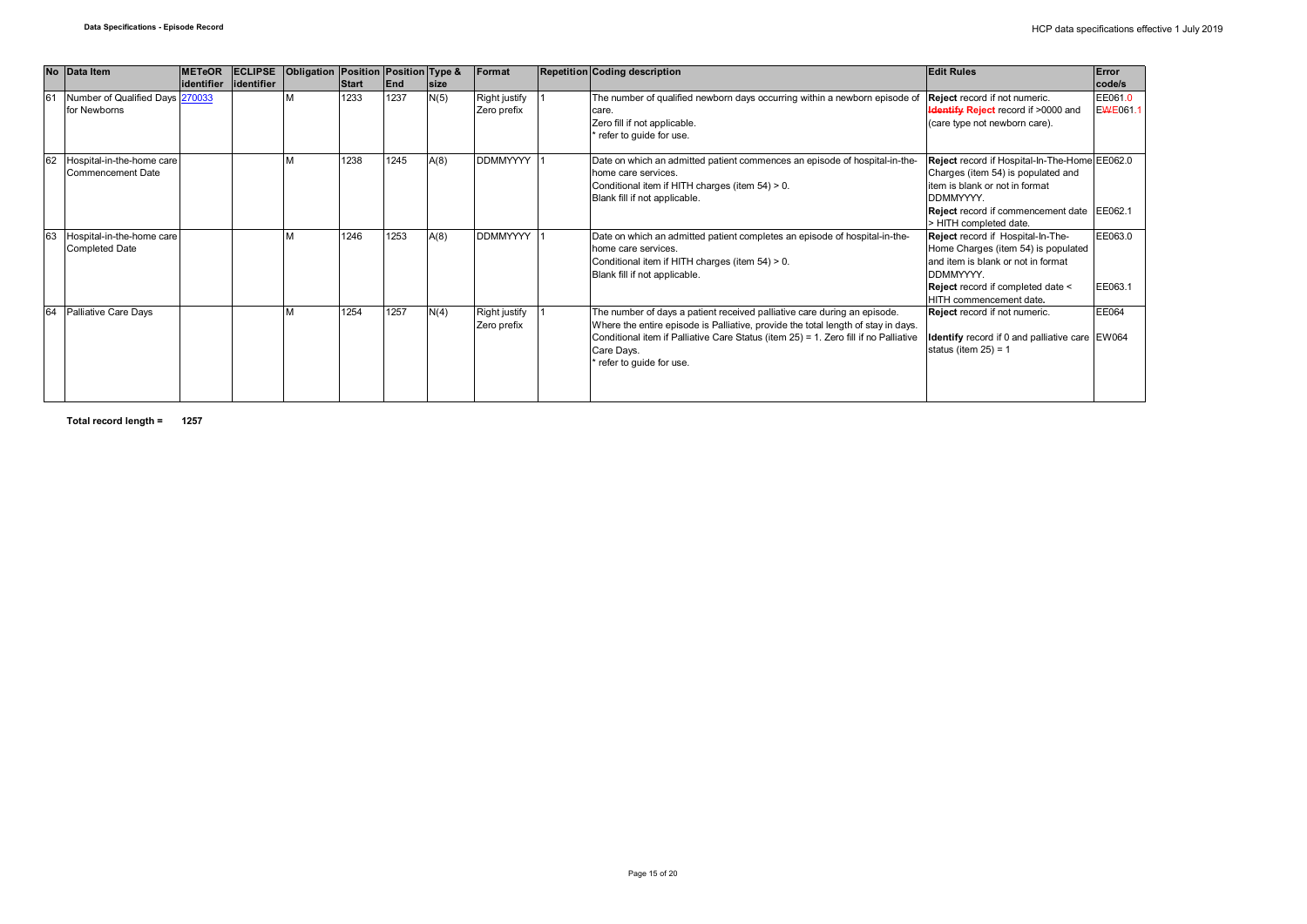|                | Item No Data Item          | <b>Obligation</b> |           | Position Type & Size Format |                 | <b>Comments</b>                                                                                                                                                                    | <b>Edit Rules</b>                                                                                                                                                              | <b>Error Code/s</b>   |
|----------------|----------------------------|-------------------|-----------|-----------------------------|-----------------|------------------------------------------------------------------------------------------------------------------------------------------------------------------------------------|--------------------------------------------------------------------------------------------------------------------------------------------------------------------------------|-----------------------|
|                | <b>Provider Number</b>     | M                 | $1 - 8$   | A(8)                        | NNNNNNNA        | The Commonwealth-issued hospital provider number (must be 8 characters,<br>include leading zero)                                                                                   | <b>Reject</b> the file if not a valid 8<br>character Commonwealth<br>provider number                                                                                           | HE01                  |
| $\overline{2}$ | Insurer/Group Identifier   | M                 | $9 - 11$  | A(3)                        |                 | The insurer identifier selected from the list of registered private health insurers<br>or the code for the group of insurers (e.g. AHS for Australian Health Service<br>Alliance). |                                                                                                                                                                                |                       |
| 3              | Disk Reference number      | M                 | $12 - 19$ | A(8)                        |                 | Number identifies the file/disk ID                                                                                                                                                 |                                                                                                                                                                                |                       |
|                | Date Prepared              | M                 | $20 - 27$ | A(8)                        | <b>DDMMYYYY</b> | The date data was prepared by hospital                                                                                                                                             | <b>Reject</b> the file if not in format<br><b>DDMMYYYY</b>                                                                                                                     | HE04                  |
|                | Number of records          | M                 | 28-31     | N(4)                        |                 | The number of episodes on file/disk                                                                                                                                                | <b>Reject</b> the file if mismatch on<br>Episode record count<br><b>Reject</b> the file if not numeric                                                                         | HE05<br><b>HE05.1</b> |
|                | Test Flag                  | M                 | 32        | A(1)                        |                 | T=Test. P=Production                                                                                                                                                               |                                                                                                                                                                                |                       |
|                | <b>Resubmitted Disk</b>    | M                 | 33        | A(1)                        |                 | Indicates if the file/disk is being resubmitted Y/N                                                                                                                                |                                                                                                                                                                                |                       |
| 8              | Period From                | M                 | 34-41     | A(8)                        | <b>DDMMYYYY</b> | Period starting (separation month)                                                                                                                                                 | <b>Reject</b> the file if not in format<br><b>DDMMYYYY</b><br><b>Reject</b> the file if not within date<br>period applicable for month year<br>specified in physical file name | HE08<br><b>HE08.1</b> |
| 9              | Period to                  | M                 | 42-49     | A(8)                        |                 | DDMMYYYY Period ending (separation month)                                                                                                                                          | <b>Reject</b> the file if not in format<br><b>DDMMYYYY</b>                                                                                                                     | HE09                  |
| 10             | <b>AN-SNAP HCP Version</b> | M                 | 50-53     | N(4)                        |                 | AN-SNAP HCP version 0500,0700,0800,0900                                                                                                                                            |                                                                                                                                                                                |                       |
|                | <b>Blank fill</b>          | M                 | 54-57     | N(4)                        |                 | <b>Blank fill</b>                                                                                                                                                                  |                                                                                                                                                                                |                       |
| 12             | File Type                  | м                 | 58        | A(1)                        |                 | $S =$ Snap                                                                                                                                                                         |                                                                                                                                                                                |                       |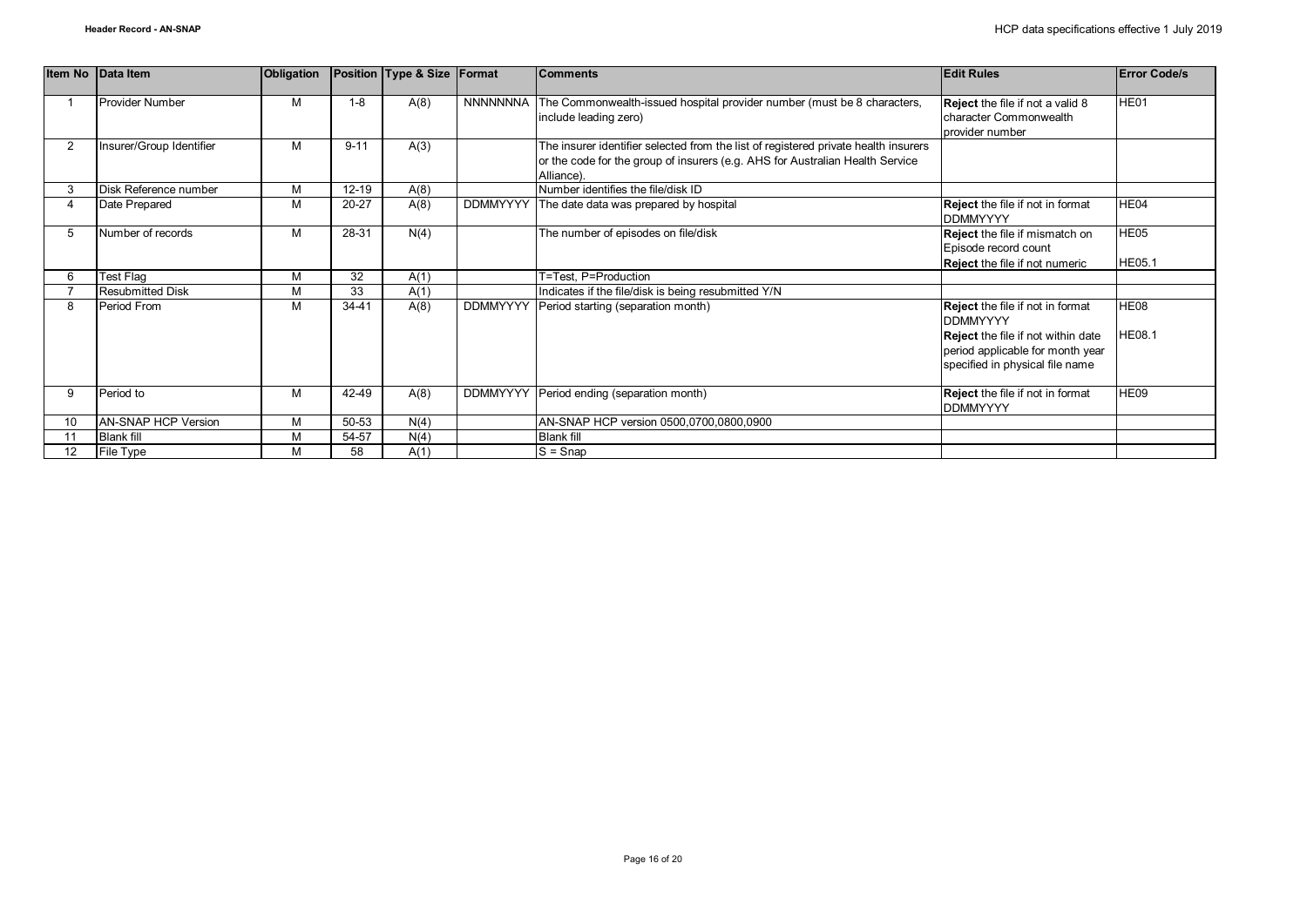|                | <b>No</b> | <b>Data Item</b>                 | <b>METeOR</b> | <b>ECLIPSE</b> | Obligation Position Position Type & |                 |            |       | Format                       | <b>Repetition Coding description</b>                                                                                                                                                                                                                                                                                                                                                                                                                                                                                                                                                                                                                                                                                                                                                                                               | <b>Edit Rules</b>                                                                                                                                                             | Error            |
|----------------|-----------|----------------------------------|---------------|----------------|-------------------------------------|-----------------|------------|-------|------------------------------|------------------------------------------------------------------------------------------------------------------------------------------------------------------------------------------------------------------------------------------------------------------------------------------------------------------------------------------------------------------------------------------------------------------------------------------------------------------------------------------------------------------------------------------------------------------------------------------------------------------------------------------------------------------------------------------------------------------------------------------------------------------------------------------------------------------------------------|-------------------------------------------------------------------------------------------------------------------------------------------------------------------------------|------------------|
|                |           |                                  | identifier    | identifier     |                                     | <b>Start</b>    | <b>End</b> | size  |                              |                                                                                                                                                                                                                                                                                                                                                                                                                                                                                                                                                                                                                                                                                                                                                                                                                                    |                                                                                                                                                                               | code/s           |
|                |           | Insurer Membership<br>Identifier |               |                |                                     |                 | 15         | A(15) | Left justify                 | nsurer membership identifier.                                                                                                                                                                                                                                                                                                                                                                                                                                                                                                                                                                                                                                                                                                                                                                                                      | Reject record if not same as Source<br>Identifier value in FILE HEADER item 2.                                                                                                | AE001.1          |
| l <sub>2</sub> |           | Insurer Identifier               |               |                | M                                   | 16              | 18         | A(3)  | Left justify                 | Insurer identifier selected from the list of registered private health<br>insurers.                                                                                                                                                                                                                                                                                                                                                                                                                                                                                                                                                                                                                                                                                                                                                | Reject record if blank                                                                                                                                                        | AE002            |
| lз             |           | AN-SNAP Identifier               |               |                | <b>MAA</b>                          | 19              | 33         | A(15) | Left justify                 | A unique identifier for this AN-SNAP record that links it to the<br>associated episode (and/or medical and prosthetic records). It is a<br>combination of the Medical Record Number (in the Episode record)<br>and hyphen and a record number (sequential counter)                                                                                                                                                                                                                                                                                                                                                                                                                                                                                                                                                                 | Reject record if blank<br><b>Identify</b> record if no hyphen in the<br>Identifier<br>Identify record if the characters prior to AW003.2<br>the hyphen do not match a Medical | AE003<br>AW003.1 |
|                |           |                                  |               |                |                                     |                 |            |       |                              |                                                                                                                                                                                                                                                                                                                                                                                                                                                                                                                                                                                                                                                                                                                                                                                                                                    | Record Number in the Episode Records                                                                                                                                          |                  |
|                |           | <b>Family Name</b>               | 286953        |                | O                                   | 34              | 61         | A(28) | Left justify                 | That part of a name a person usually has in common with some<br>other members of his/her family, as distinguished from his/her given<br>names, as represented by text.                                                                                                                                                                                                                                                                                                                                                                                                                                                                                                                                                                                                                                                             | Identify record if blank                                                                                                                                                      | AE004            |
|                |           | Given Name                       | 287035        |                | O                                   | 62              | 81         | A(20) | Left justify                 | The person's identifying name within the family group or by which<br>the person is socially identified, as represented by text.                                                                                                                                                                                                                                                                                                                                                                                                                                                                                                                                                                                                                                                                                                    | Identify record if blank                                                                                                                                                      | AW 005           |
|                |           | Date of Birth                    | 287007        |                | M                                   | $\overline{82}$ | 89         | A(8)  | DDMMYYYY 1                   | The date of birth of the person.                                                                                                                                                                                                                                                                                                                                                                                                                                                                                                                                                                                                                                                                                                                                                                                                   | Reject record if not in format<br><b>DDMMYYYY</b>                                                                                                                             | AE006            |
|                |           | Postcode - Australian            | 611398        |                | M                                   | 90              | 93         | N(4)  | Right justify<br>Zero prefix | The numeric descriptor for a postal delivery area, aligned with<br>locality, suburb or place for the address of a person.<br>Codes 9999 = unknown postcode<br>and $8888 = 0$ verseas<br>will be used instead of METeOR codes 0097, 0098, 0099.                                                                                                                                                                                                                                                                                                                                                                                                                                                                                                                                                                                     | Reject record if not (a valid Australian<br>postcode or 8888 or 9999).                                                                                                        | AE007            |
|                |           | Sex                              | 335126        |                | M                                   | 94              | 94         | N(1)  |                              | The distinction between male, female, and others who do not have<br>biological characteristics typically associated with either the male or<br>female sex, as represented by a code.<br>$1 = Male$<br>$2 =$ Female<br>$3 = Other$<br>9 = Not stated / inadequately described                                                                                                                                                                                                                                                                                                                                                                                                                                                                                                                                                       | Reject record if not (1, 2, 3 or 9)                                                                                                                                           | AE008            |
|                |           | <b>Admission Date</b>            | 269967        |                | M                                   | 95              | 102        | A(8)  | DDMMYYYY 1                   | Date on which an admitted patient commences an episode of care.                                                                                                                                                                                                                                                                                                                                                                                                                                                                                                                                                                                                                                                                                                                                                                    | Reject record if not in format<br><b>DDMMYYYY</b>                                                                                                                             | AE009            |
|                | 10        | Separation Date                  | 270025        |                | M                                   | 103             | 110        | A(8)  | DDMMYYYY 1                   | Date on which an admitted patient completes an episode of care.                                                                                                                                                                                                                                                                                                                                                                                                                                                                                                                                                                                                                                                                                                                                                                    | Reject file if not in format DDMMYYYY,<br>or if not ≥ admission date, or if MM is<br>not same as month input in Fund<br>Header                                                | AE010            |
|                | 11        | Episode Type                     |               |                | M                                   | 111             | 111        | A(1)  |                              | An indicator of the type of admitted rehabilitation program<br>undertaken during the episode that relates to the AN-SNAP records.<br>O = Overnight Admitted Patient - Assign this value for patients who<br>stay overnight during the admitted rehabilitation program.<br>S = Same-day Admitted Patient - Assign this value for patients who<br>undertake an admitted rehabilitation program consisting of multiple<br>same day visits/services. It is recommended that one AN-SNAP<br>record is reported that covers the entire program (not separate<br>episodes for each visit/service). In this case, Admission date = date<br>of 1st visit/service and Separation date = date of last visit/service in<br>the Same-day admitted program. The AN-SNAP record should be<br>linked to the episode with the same separation date. | Reject record if not ('O' or 'S')                                                                                                                                             | AE011            |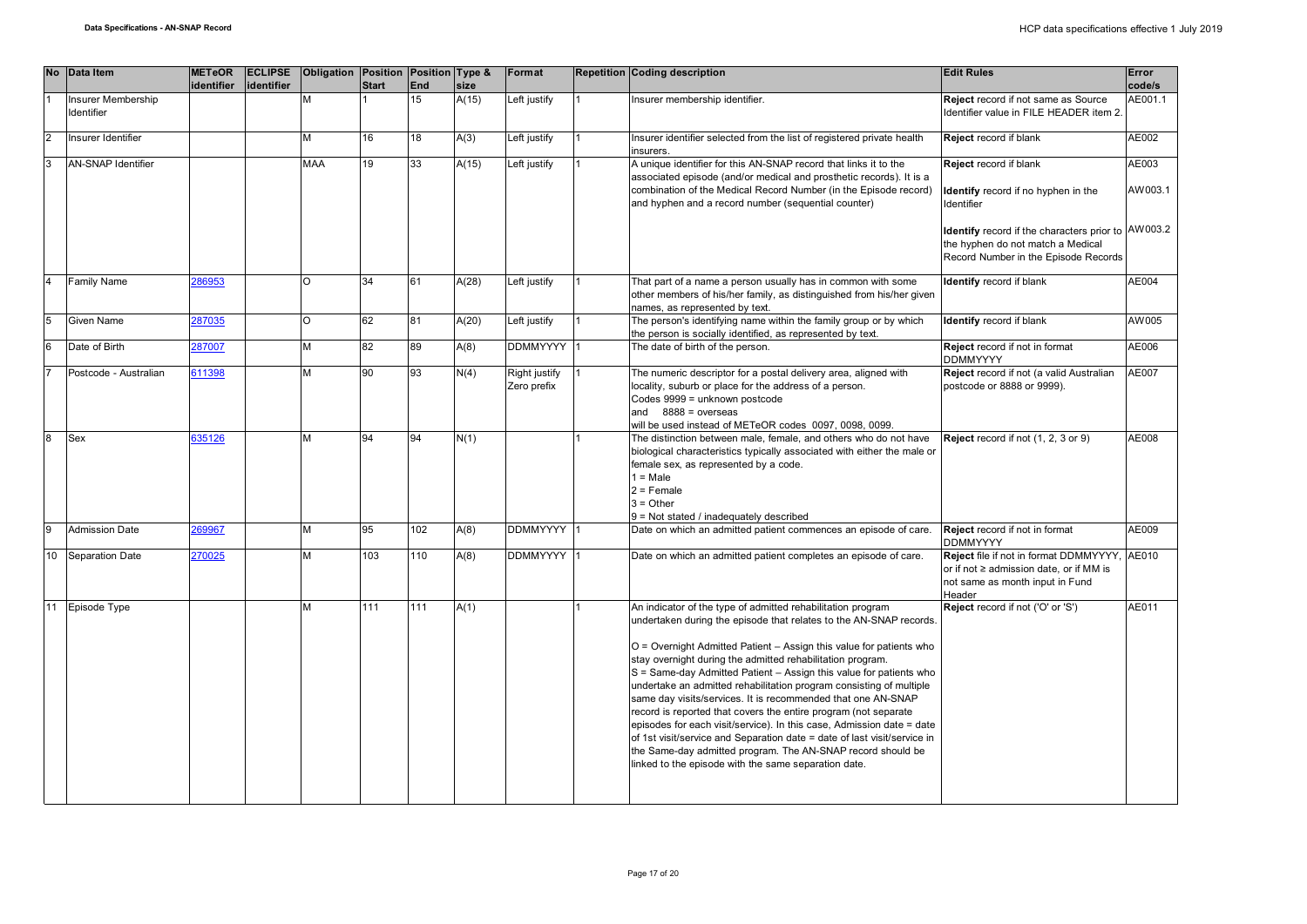|    | No Data Item                                | <b>METeOR</b><br>identifier | <b>ECLIPSE</b><br>identifier | Obligation Position Position Type & | <b>Start</b> | End | size | Format                  |    | <b>Repetition Coding description</b>                                                                                                                                                                                                                                                                                                                                                                                                                                                                                                                                                                           | <b>Edit Rules</b>                                                                                                              | Error<br>code/s           |
|----|---------------------------------------------|-----------------------------|------------------------------|-------------------------------------|--------------|-----|------|-------------------------|----|----------------------------------------------------------------------------------------------------------------------------------------------------------------------------------------------------------------------------------------------------------------------------------------------------------------------------------------------------------------------------------------------------------------------------------------------------------------------------------------------------------------------------------------------------------------------------------------------------------------|--------------------------------------------------------------------------------------------------------------------------------|---------------------------|
| 12 | Admission FIM Item<br>Scores                |                             |                              |                                     | 112          | 129 | N(1) |                         | 18 | The FIM score on admission for each of the 18 FIM motor and<br>cognition items<br>No Helper:                                                                                                                                                                                                                                                                                                                                                                                                                                                                                                                   | Reject record if not (1, 2, 3, 4, 5, 6 or 7) AE012<br>and episode type is O.                                                   |                           |
|    |                                             |                             |                              |                                     |              |     |      |                         |    | Score of 7 - Complete Independence<br>Score of 6 - Modified Independence                                                                                                                                                                                                                                                                                                                                                                                                                                                                                                                                       | If present, reject if not numeric.                                                                                             | AE012.1                   |
|    |                                             |                             |                              |                                     |              |     |      |                         |    | Helper:<br>Score of 5 - Supervision or setup<br>Score of 4 - Minimal assistance                                                                                                                                                                                                                                                                                                                                                                                                                                                                                                                                | Identify record if episode type is S and AW012<br>not blank fill                                                               |                           |
|    |                                             |                             |                              |                                     |              |     |      |                         |    | Score of 3 - Moderate assistance<br>Score of 2 - Maximal assistance                                                                                                                                                                                                                                                                                                                                                                                                                                                                                                                                            |                                                                                                                                |                           |
| 13 | Discharge FIM Item<br>Scores                |                             |                              |                                     | 130          | 147 | N(1) |                         | 18 | Score of 1 - Total assistance<br>The FIM score on discharge for each of the 18 FIM motor and<br>cognition items.<br>No Helper:                                                                                                                                                                                                                                                                                                                                                                                                                                                                                 | <b>Reject</b> record if not (1, 2, 3, 4, 5, 6 or 7) AE013<br>and episode type is O and not Episode<br>Mode of Separation = $8$ |                           |
|    |                                             |                             |                              |                                     |              |     |      |                         |    | Score of 7 - Complete Independence<br>Score of 6 - Modified Independence<br>Helper:                                                                                                                                                                                                                                                                                                                                                                                                                                                                                                                            | f present, reject if not numeric.                                                                                              | AE013.1                   |
|    |                                             |                             |                              |                                     |              |     |      |                         |    | Score of 5 - Supervision or setup<br>Score of 4 - Minimal assistance<br>Score of 3 - Moderate assistance                                                                                                                                                                                                                                                                                                                                                                                                                                                                                                       | Identify record if episode type is S and AW013<br>not blank fill                                                               |                           |
|    |                                             |                             |                              |                                     |              |     |      |                         |    | Score of 2 - Maximal assistance<br>Score of 1 - Total assistance                                                                                                                                                                                                                                                                                                                                                                                                                                                                                                                                               |                                                                                                                                |                           |
| 14 | Primary Impairment type<br>code (AROC 2012) | 81412                       |                              | M                                   | 148          | 154 | A(7) | NN.NNNN<br>Left justify |    | The impairment which is the primary reason for the admission to an<br>episode of care, as represented by a code.<br>(AROC impairment codes - AN-SNAP Version 4 dataset (July<br>2012)<br>Code as specifically as possible and where possible avoid the use<br>of impairment group 13 - 'Other Disabling Impairments'.<br>Each entry should consist of:<br>two (2) digits that represent the impairment group (zero prefixed if 1<br>digit)<br>a decimal point<br>- up to four (4) digits that represent more specific categories within<br>impairment groups if applicable (blank fill any unused characters). | Reject record if not a valid code                                                                                              | AE014                     |
| 15 | <b>Assessment Only</b><br>Indicator         |                             |                              | м                                   | 155          | 155 | N(1) |                         |    | Whether only assessment, and no treatment, was provided during<br>an episode of admitted patient care, as represented by a code.<br>Assessment only occurs when the person was seen on one<br>occasion only for assessment and no rehabilitation treatment and no<br>further intervention by this service team is planned to occur within<br>the next 90 days. If a person is booked/seen for subsequent<br>treatment within 90 days, they are not Assessment Only. If a person<br>is booked for subsequent assessment (but not treatment), they are<br>assessment only. Record:<br>$1 = Yes$<br>$2 = No$      | Reject record if not (1 or 2)                                                                                                  | AE015                     |
|    | 16 AN-SNAP Class                            | 449125                      |                              | M                                   | 156          | 159 | A(4) |                         |    | The AN-SNAP class to which the episode is assigned. AN-SNAP<br>Class is only applicable to overnight episodes and must be reported type = $O$<br>as 4 characters.<br>AN-SNAP class is a patient classification scheme which provides a<br>means of relating the number and types of patients treated in a<br>hospital to the resources required by the hospital, as represented by blank fill.<br>a code.                                                                                                                                                                                                      | Reject if not a valid code and episode<br><b>Identify</b> record if AN-SNAP Version =<br>02 or 03 and episode type = S and not | AE016<br>AW016<br>AW016.1 |
|    |                                             |                             |                              |                                     |              |     |      |                         |    |                                                                                                                                                                                                                                                                                                                                                                                                                                                                                                                                                                                                                | <b>Identify</b> record if AN-SNAP Version =<br>04 and episode type = S and not '4J01'.                                         |                           |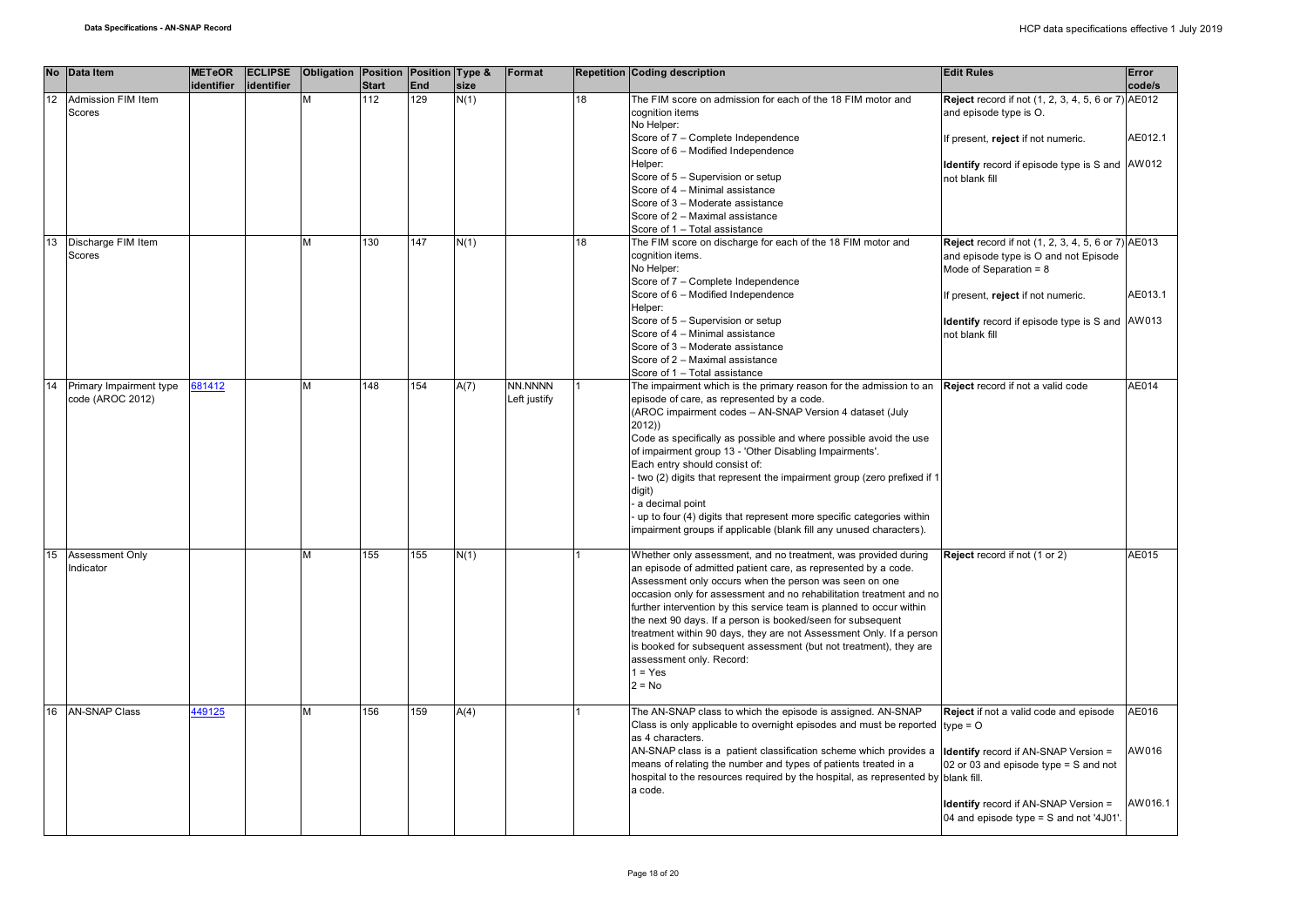|    | No Data Item             | <b>IMETeOR</b> |             | <b>ECLIPSE</b> Obligation Position Position Type & |       |            |             | Format          | <b>Repetition Coding description</b>                                    | <b>Edit Rules</b>                                  | Error   |
|----|--------------------------|----------------|-------------|----------------------------------------------------|-------|------------|-------------|-----------------|-------------------------------------------------------------------------|----------------------------------------------------|---------|
|    |                          | lidentifier    | lidentifier |                                                    | Start | <b>End</b> | <b>Size</b> |                 |                                                                         |                                                    | code/s  |
|    | <b>AN-SNAP Version</b>   | 448983         |             |                                                    | 160   | 161        | N(2)        |                 | The version of the AN-SNAP Classification used to report item 16.       | <b>Reject</b> record if not (01, 02, 03 or 04)     | AE017   |
|    |                          |                |             |                                                    |       |            |             |                 |                                                                         | and episode type $=$ O                             |         |
|    |                          |                |             |                                                    |       |            |             |                 | $102$ = AN-SNAP Version 2                                               |                                                    |         |
|    |                          |                |             |                                                    |       |            |             |                 | $103$ = AN-SNAP Version 3                                               | If present, reject if not numeric.                 | AE017.1 |
|    |                          |                |             |                                                    |       |            |             |                 | $104$ = AN-SNAP Version 4                                               |                                                    |         |
|    |                          |                |             |                                                    |       |            |             |                 |                                                                         | <b>Identify</b> record if episode type = S and     | AW017.1 |
|    |                          |                |             |                                                    |       |            |             |                 |                                                                         | not 04 or blank fill.                              |         |
|    |                          |                |             |                                                    |       |            |             |                 |                                                                         |                                                    |         |
|    |                          |                |             |                                                    |       |            |             |                 |                                                                         | <b>Identify</b> if (01) and episode type = $\circ$ | AW017.2 |
| 18 | Rehabilitation plan date | 341640         |             |                                                    | 162   | 169        | A(8)        | <b>DDMMYYYY</b> | The date a multi-disciplinary rehabilitation plan is established for an | Reject record if not in format                     | AE018   |
|    |                          |                |             |                                                    |       |            |             |                 | episode of admitted patient care.                                       | <b>DDMMYYYY</b>                                    |         |
| 19 | Discharge plan date      |                |             |                                                    | 170   | 177        | A(8)        | <b>DDMMYYYY</b> | The date a discharge plan is established for an episode of admitted     | <b>Reject</b> record if not in format              | AE019   |
|    |                          |                |             |                                                    |       |            |             |                 | patient care.                                                           | <b>DDMMYYYY</b>                                    |         |
|    |                          |                |             |                                                    |       |            |             |                 |                                                                         |                                                    |         |

**Total record length = 177**